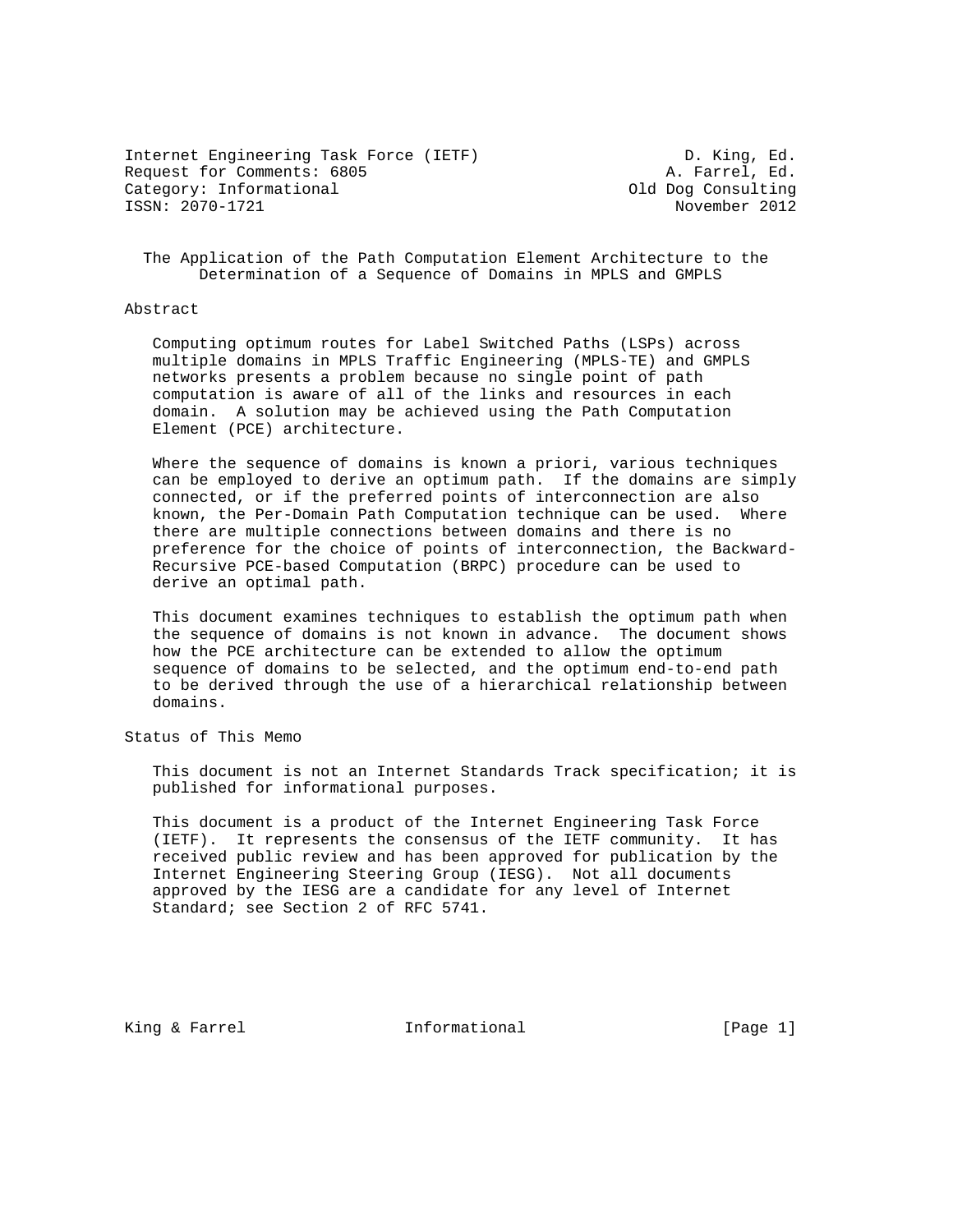Information about the current status of this document, any errata, and how to provide feedback on it may be obtained at http://www.rfc-editor.org/info/rfc6805.

Copyright Notice

 Copyright (c) 2012 IETF Trust and the persons identified as the document authors. All rights reserved.

 This document is subject to BCP 78 and the IETF Trust's Legal Provisions Relating to IETF Documents (http://trustee.ietf.org/license-info) in effect on the date of publication of this document. Please review these documents carefully, as they describe your rights and restrictions with respect to this document. Code Components extracted from this document must include Simplified BSD License text as described in Section 4.e of the Trust Legal Provisions and are provided without warranty as described in the Simplified BSD License.

Table of Contents

| 1.3.2.1. Physical Diversity 7                              |
|------------------------------------------------------------|
|                                                            |
| 1.3.3. Existing Traffic Engineering Constraints 7          |
|                                                            |
|                                                            |
|                                                            |
| 1.3.6. Limiting Information Aggregation 8                  |
| 1.3.7. Domain Interconnection Discovery  8                 |
|                                                            |
|                                                            |
|                                                            |
| 2.2. Backward-Recursive PCE-Based Computation 10           |
| 2.2.1. Applicability of BRPC When the Domain Path          |
|                                                            |
|                                                            |
|                                                            |
|                                                            |
| 4.2. Maintaining Domain Confidentiality 14                 |
|                                                            |
| 4.4. Traffic Engineering Database for the Parent Domain 15 |
| 4.5. Determination of Destination Domain 16                |
|                                                            |

King & Farrel **Informational** [Page 2]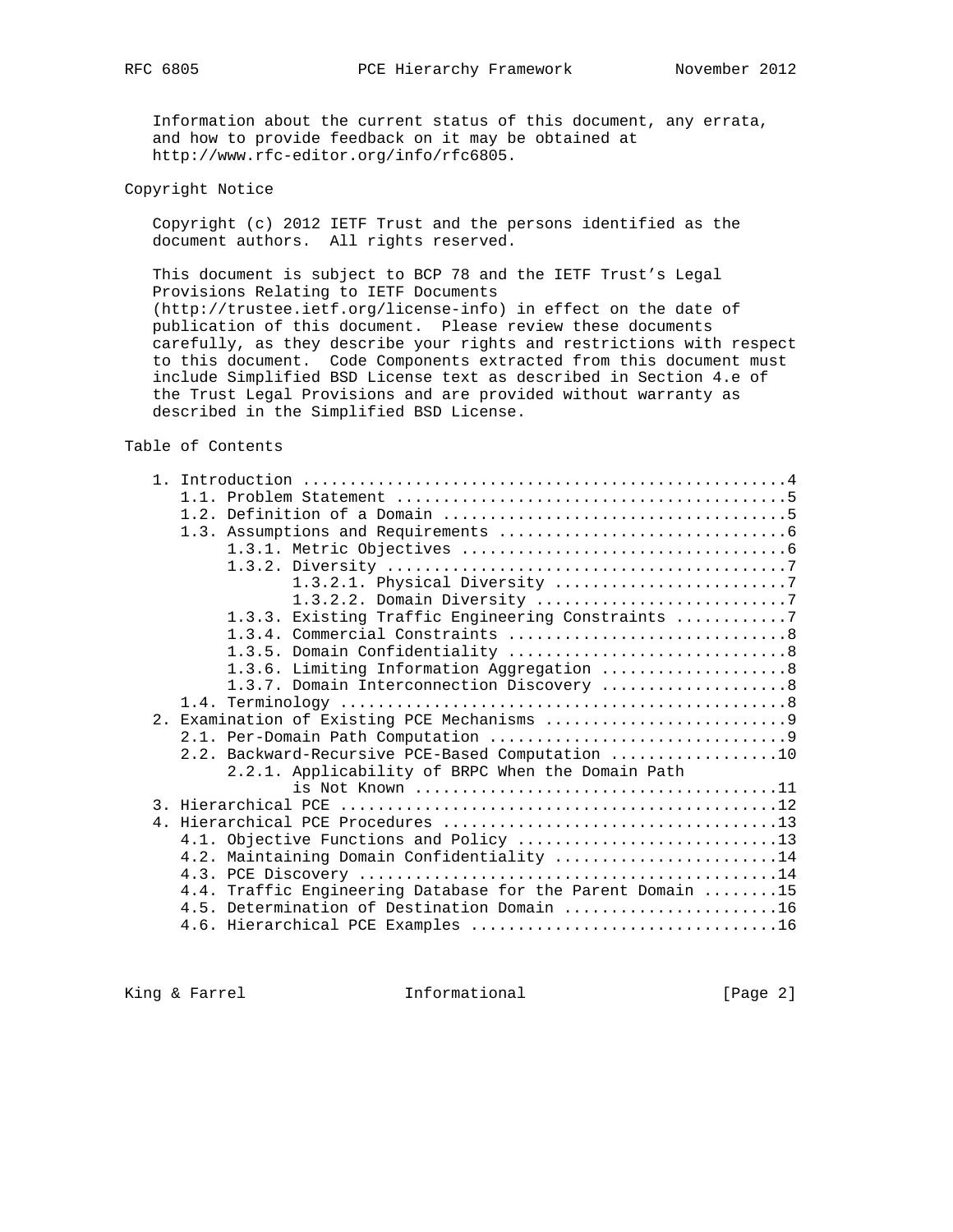|  | 4.6.1. Hierarchical PCE Initial Information Exchange 18        |
|--|----------------------------------------------------------------|
|  | 4.6.2. Hierarchical PCE End-to-End Path                        |
|  | Computation Procedure 19                                       |
|  | 4.7. Hierarchical PCE Error Handling 20                        |
|  | 4.8. Requirements for Hierarchical PCEP Protocol Extensions 20 |
|  | 4.8.1. PCEP Request Qualifiers 21                              |
|  | 4.8.2. Indication of Hierarchical PCE Capability 21            |
|  | 4.8.3. Intention to Utilize Parent PCE Capabilities 21         |
|  | 4.8.4. Communication of Domain Connectivity Information 22     |
|  |                                                                |
|  |                                                                |
|  | 5.1. Autonomous Systems and Areas 23                           |
|  |                                                                |
|  | 5.2.1. Implicit Consistency between Hierarchical               |
|  |                                                                |
|  | 5.2.2. Benefits of Hierarchical PCEs in ASON 26                |
|  |                                                                |
|  | 6.1. Use of BGP for TED Synchronization 27                     |
|  |                                                                |
|  | 7.1. Control of Function and Policy 27                         |
|  |                                                                |
|  |                                                                |
|  |                                                                |
|  | 7.2. Information and Data Models 28                            |
|  | 7.3. Liveness Detection and Monitoring 28                      |
|  |                                                                |
|  | 7.5. Impact on Network Operation 29                            |
|  |                                                                |
|  |                                                                |
|  |                                                                |
|  |                                                                |
|  |                                                                |
|  |                                                                |

King & Farrel **Informational** [Page 3]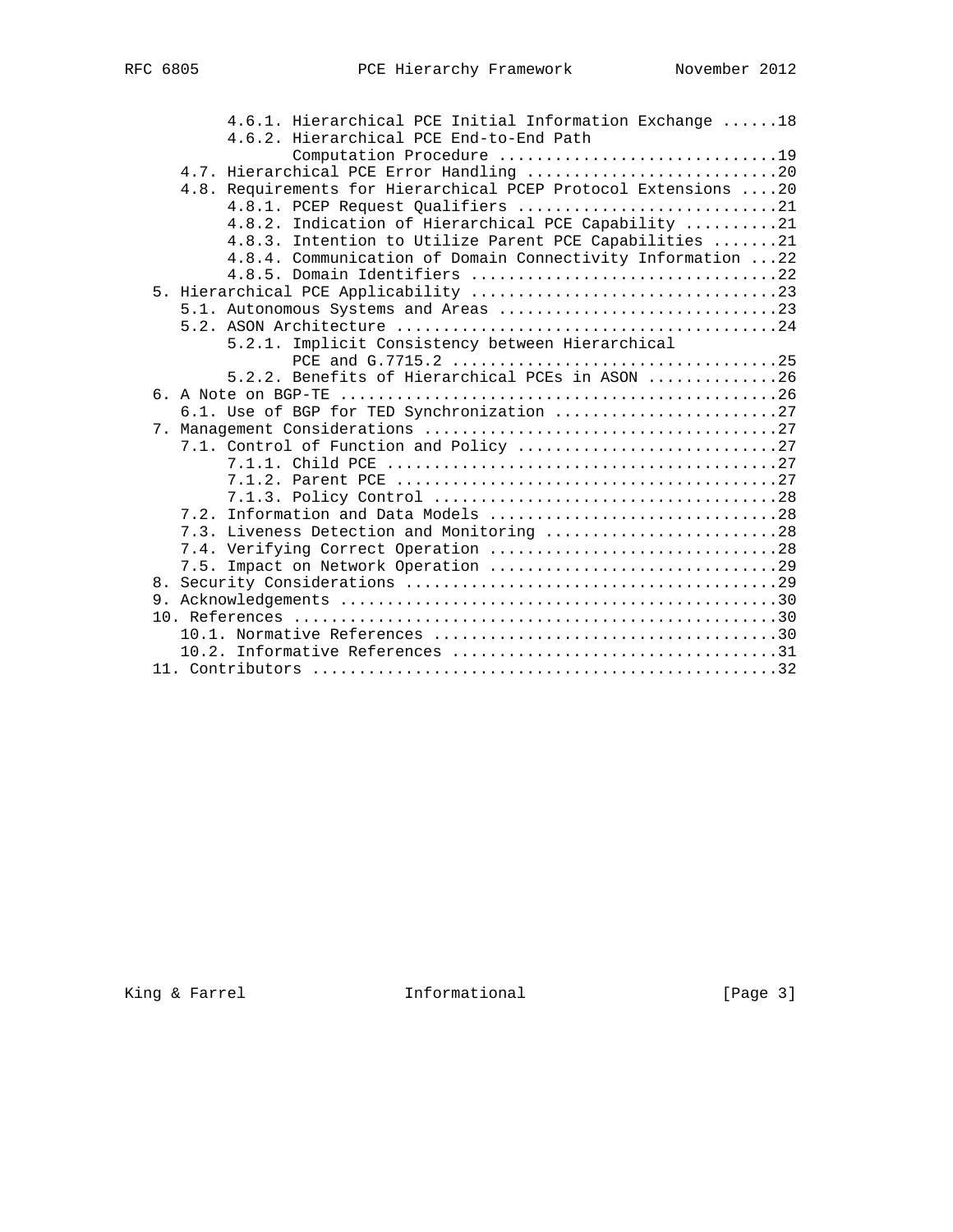# 1. Introduction

 The capability to compute the routes of end-to-end inter-domain MPLS Traffic Engineering (MPLS-TE) and GMPLS Label Switched Paths (LSPs) is expressed as requirements in [RFC4105] and [RFC4216]. This capability may be realized by a Path Computation Element (PCE). The PCE architecture is defined in [RFC4655]. The methods for establishing and controlling inter-domain MPLS-TE and GMPLS LSPs are documented in [RFC4726].

 In this context, a domain can be defined as a separate administrative, geographic, or switching environment within the network. A domain may be further defined as a zone of routing or computational ability. Under these definitions, a domain might be categorized as an Autonomous System (AS) or an Interior Gateway Protocol (IGP) area [RFC4726] [RFC4655]. Domains are connected through ingress and egress boundary nodes (BNs). A more detailed definition is given in Section 1.2.

 In a multi-domain environment, the determination of an end-to-end traffic engineered path is a problem because no single point of path computation is aware of all of the links and resources in each domain. PCEs can be used to compute end-to-end paths using a per domain path computation technique [RFC5152]. Alternatively, the Backward-Recursive PCE-based Computation (BRPC) mechanism [RFC5441] allows multiple PCEs to collaborate in order to select an optimal end-to-end path that crosses multiple domains. Both mechanisms assume that the sequence of domains to be crossed between ingress and egress is known in advance.

 This document examines techniques to establish the optimum path when the sequence of domains is not known in advance. It shows how the PCE architecture can be extended to allow the optimum sequence of domains to be selected, and the optimum end-to-end path to be derived.

 The model described in this document introduces a hierarchical relationship between domains. It is applicable to environments with small groups of domains where visibility from the ingress Label Switching Router (LSR) is limited. Applying the hierarchical PCE model to large groups of domains such as the Internet, is not considered feasible or desirable, and is out of scope for this document.

King & Farrel **Informational** [Page 4]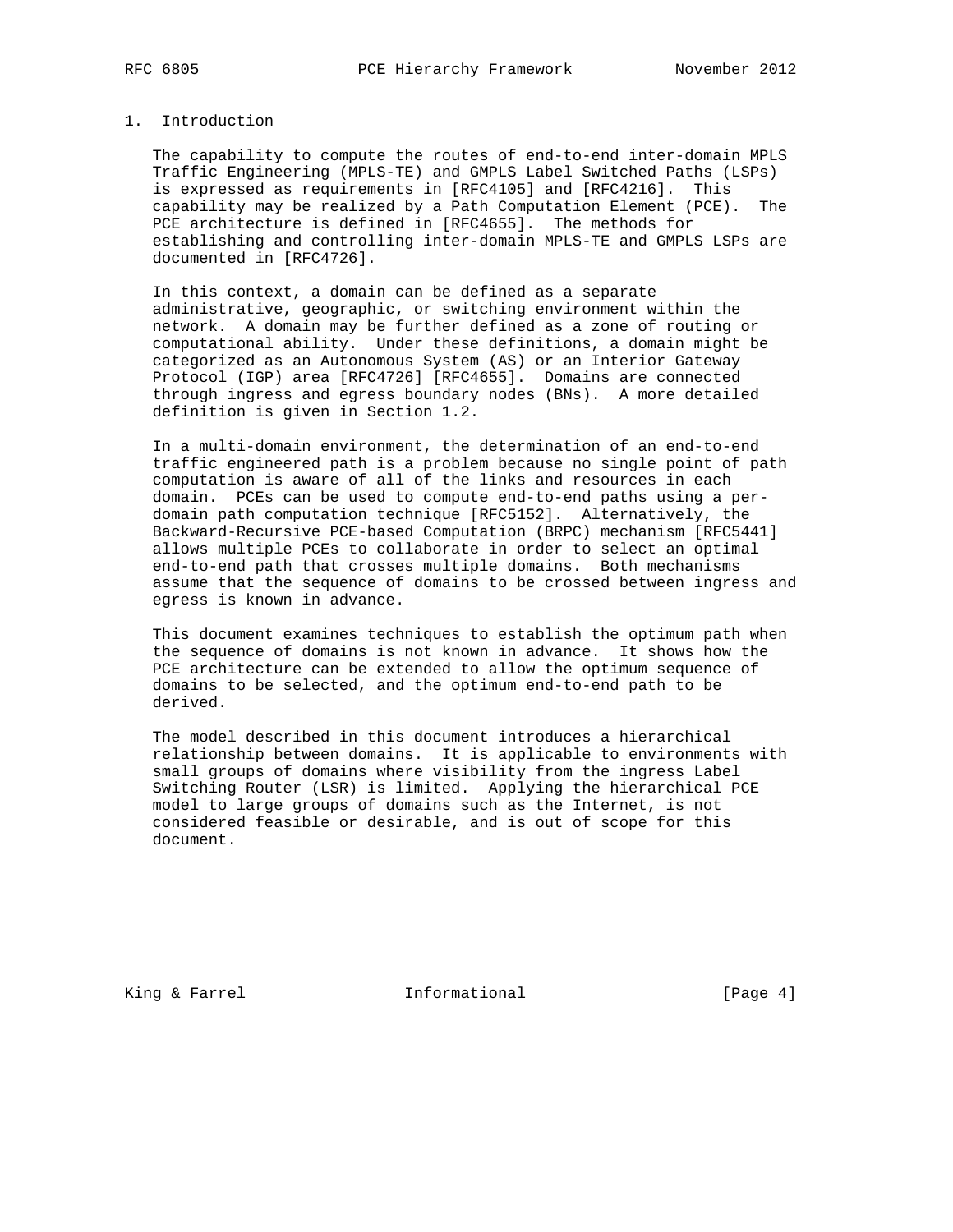This document does not specify any protocol extensions or enhancements. That work is left for future protocol specification documents. However, some assumptions are made about which protocols will be used to provide specific functions, and guidelines to future protocol developers are made in the form of requirements statements.

## 1.1. Problem Statement

 Using a PCE to compute a path between nodes within a single domain is relatively straightforward. Computing an end-to-end path when the source and destination nodes are located in different domains requires co-operation between multiple PCEs, each responsible for its own domain.

 Techniques for inter-domain path computation described so far ([RFC5152] and [RFC5441]) assume that the sequence of domains to be crossed from source to destination is well known. No explanation is given (for example, in [RFC4655]) of how this sequence is generated or what criteria may be used for the selection of paths between domains. In small clusters of domains, such as simple cooperation between adjacent ISPs, this selection process is not complex. In more advanced deployments (such as optical networks constructed from multiple sub-domains, or in multi-AS environments), the choice of domains in the end-to-end domain sequence can be critical to the determination of an optimum end-to-end path.

# 1.2. Definition of a Domain

 A domain is defined in [RFC4726] as any collection of network elements within a common sphere of address management or path computational responsibility. Examples of such domains include IGP areas and Autonomous Systems. Wholly or partially overlapping domains are not within the scope of this document.

 In the context of GMPLS, a particularly important example of a domain is the Automatically Switched Optical Network (ASON) subnetwork [G-8080]. In this case, a domain might be an ASON Routing Area [G-7715]. Furthermore, computation of an end-to-end path requires the selection of nodes and links within a routing area where some nodes may, in fact, be subnetworks. A PCE may perform the path computation function of an ASON Routing Controller as described in [G-7715-2]. See Section 5.2 for a further discussion of the applicability to the ASON architecture.

 This document assumes that the selection of a sequence of domains for an end-to-end path is in some sense a hierarchical path computation problem. That is, where one mechanism is used to determine a path across a domain, a separate mechanism (or at least a separate set of

King & Farrel **Informational** [Page 5]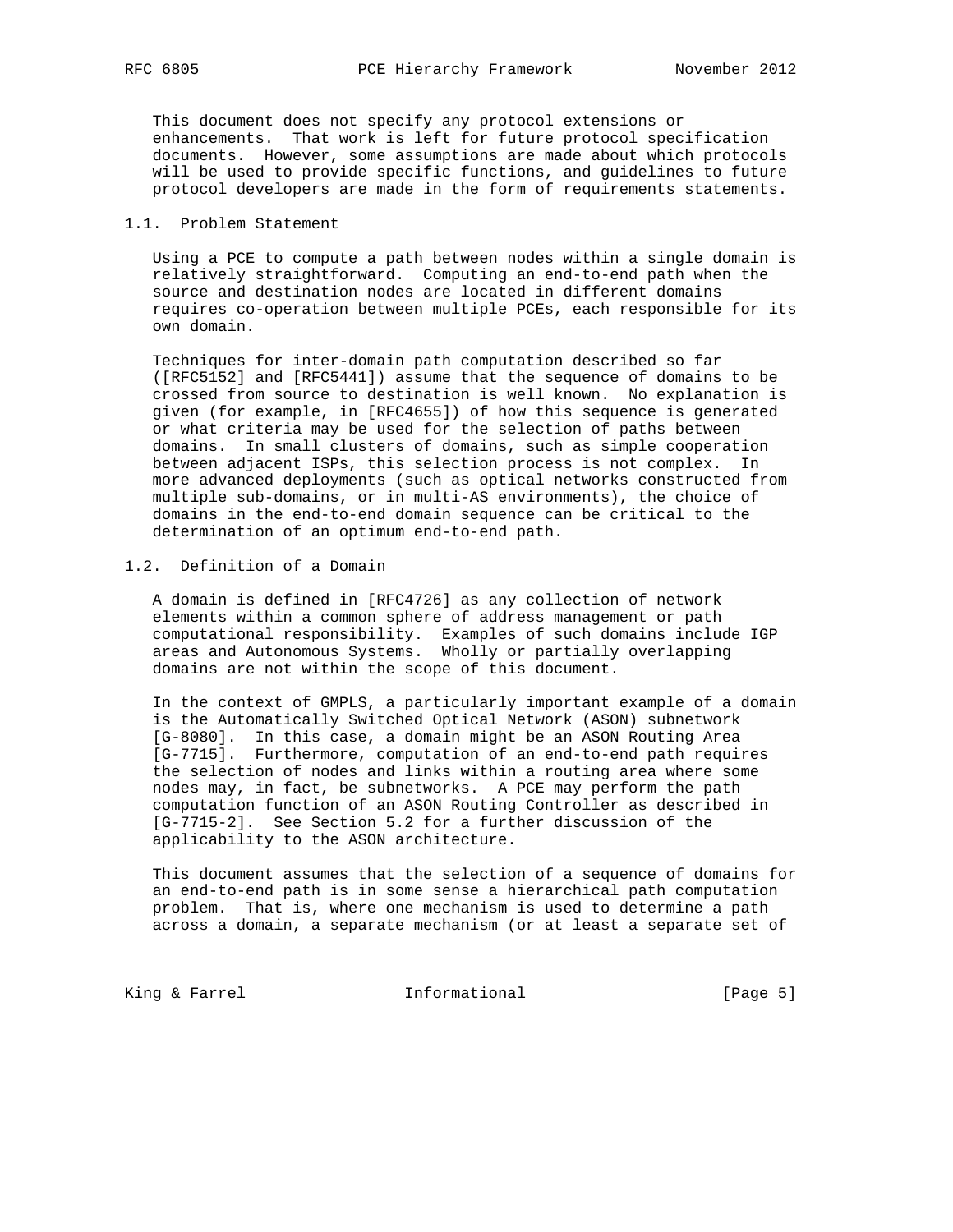paradigms) is used to determine the sequence of domains. The responsibility for the selection of domain interconnection can belong to either or both of the mechanisms.

1.3. Assumptions and Requirements

 Networks are often constructed from multiple domains. These domains are often interconnected via multiple interconnect points. It's assumed that the sequence of domains for an end-to-end path is not always well known; that is, an application requesting end-to-end connectivity has no preference for, or no ability to specify, the sequence of domains to be crossed by the path.

 The traffic engineering properties of a domain cannot be seen from outside the domain. Traffic engineering aggregation or abstraction, hides information and can lead to failed path setup or the selection of suboptimal end-to-end paths [RFC4726]. The aggregation process may also have significant scaling issues for networks with many possible routes and multiple TE metrics. Flooding TE information breaks confidentiality and does not scale in the routing protocol. See Section 6 for a discussion of the concept of inter-domain traffic engineering information exchange known as BGP-TE.

 The primary goal of this document is to define how to derive optimal end-to-end, multi-domain paths when the sequence of domains is not known in advance. The solution needs to be scalable and to maintain internal domain topology confidentiality while providing the optimal end-to-end path. It cannot rely on the exchange of TE information between domains, and for the confidentiality, scaling, and aggregation reasons just cited, it cannot utilize a computation element that has universal knowledge of TE properties and topology of all domains.

 The sub-sections that follow set out the primary objectives and requirements to be satisfied by a PCE solution to multi-domain path computation.

# 1.3.1. Metric Objectives

 The definition of optimality is dependent on policy and is based on a single objective or a group of objectives. An objective is expressed as an objective function [RFC5541] and may be specified on a path computation request. The following objective functions are identified in this document. They define how the path metrics and TE link qualities are manipulated during inter-domain path computation. The list is not proscriptive and may be expanded in other documents.

King & Farrel **Informational** [Page 6]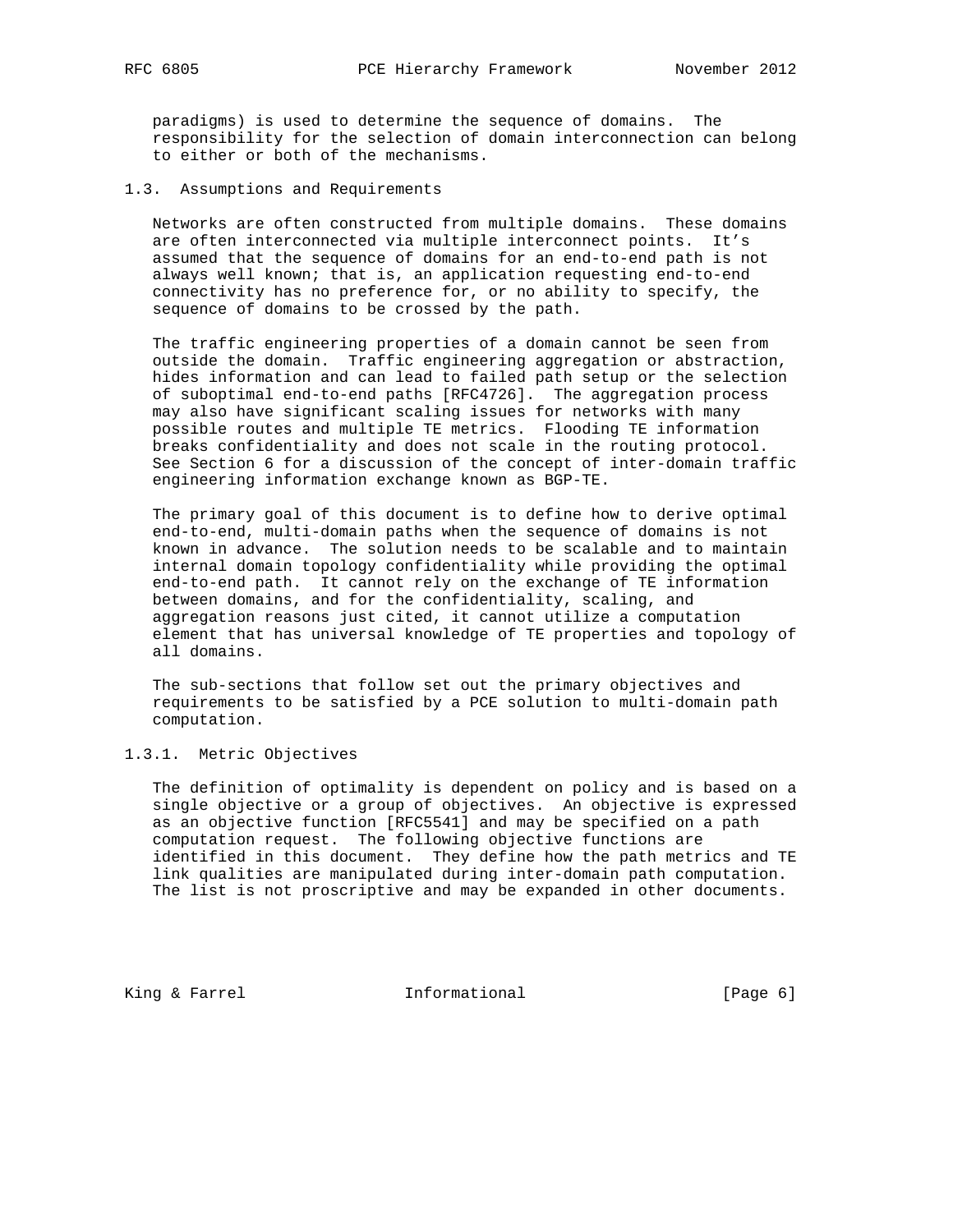- o Minimize the cost of the path [RFC5541].
- o Select a path using links with the minimal load [RFC5541].
- o Select a path that leaves the maximum residual bandwidth [RFC5541].
- o Minimize aggregate bandwidth consumption [RFC5541].
- o Minimize the load of the most loaded link [RFC5541].
- o Minimize the cumulative cost of a set of paths [RFC5541].
- o Minimize or cap the number of domains crossed.
- o Disallow domain re-entry.

See Section 4.1 for further discussion of objective functions.

## 1.3.2. Diversity

## 1.3.2.1. Physical Diversity

 Within a "Carrier's Carrier" environment, MPLS services may share common underlying equipment and resources, including optical fiber and nodes. An MPLS service request may require a path for traffic that is physically disjointed from another service. Thus, if a physical link or node fails on one of the disjoint paths, not all traffic is lost.

# 1.3.2.2. Domain Diversity

 A pair of paths are domain-diverse if they do not transit any of the same domains. A pair of paths that share a common ingress and egress are domain-diverse if they only share the same domains at the ingress and egress (the ingress and egress domains). Domain diversity may be maximized for a pair of paths by selecting paths that have the smallest number of shared domains. (Note that this is not the same as finding paths with the greatest number of distinct domains!)

 Path computation should facilitate the selection of paths that share ingress and egress domains but do not share any transit domains. This provides a way to reduce the risk of shared failure along any path and automatically helps to ensure path diversity for most of the route of a pair of LSPs.

 Thus, domain path selection should provide the capability to include or exclude specific domains and specific boundary nodes.

## 1.3.3. Existing Traffic Engineering Constraints

 Any solution should take advantage of typical traffic engineering constraints (hop count, bandwidth, lambda continuity, path cost, etc.) to meet the service demands expressed in the path computation request [RFC4655].

King & Farrel **Informational** [Page 7]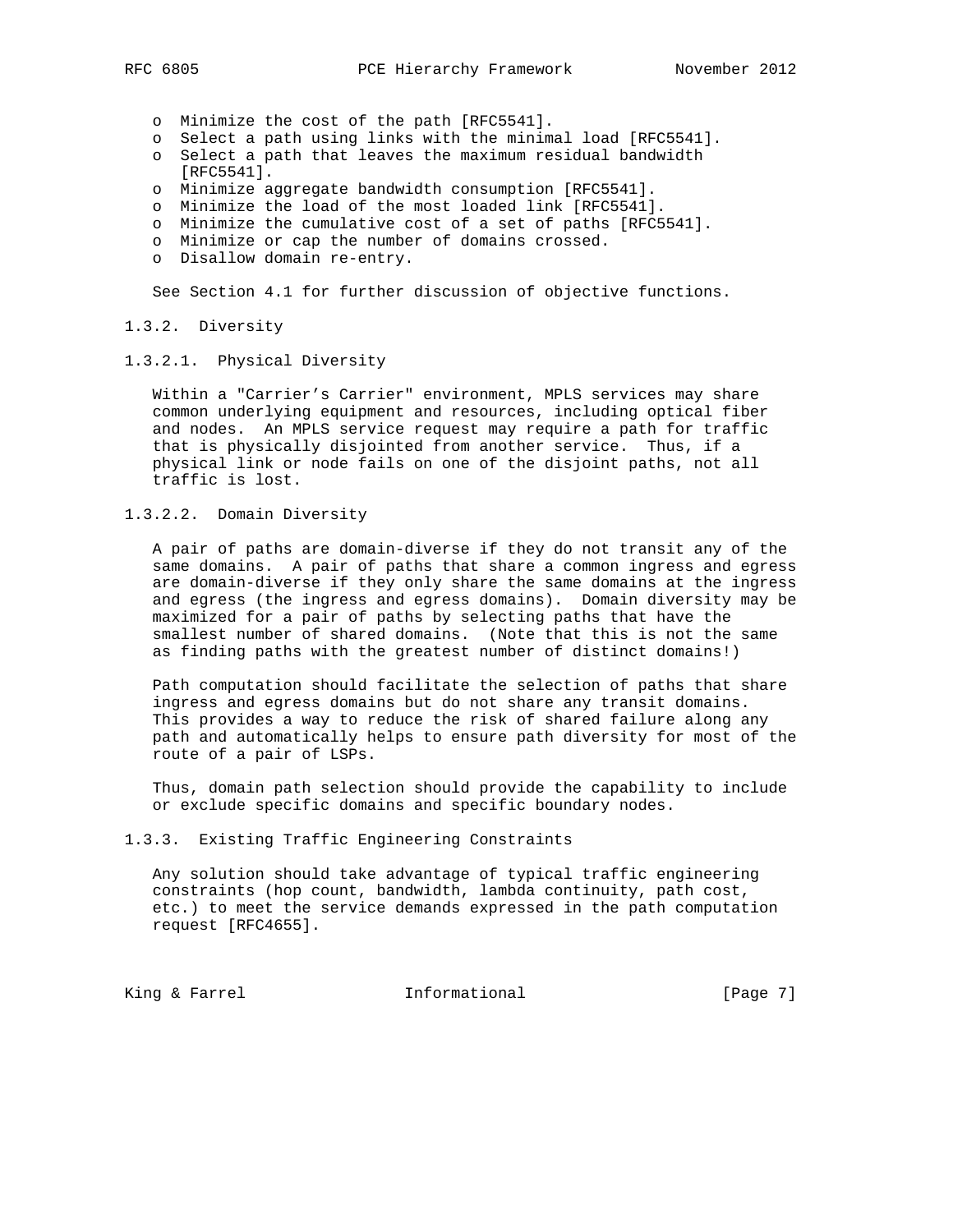# 1.3.4. Commercial Constraints

 The solution should provide the capability to include commercially relevant constraints such as policy, Service Level Agreements (SLAs), security, peering preferences, and monetary costs.

 Additionally, it may be necessary for the service provider to request that specific domains are included or excluded based on commercial relationships, security implications, and reliability.

1.3.5. Domain Confidentiality

 A key requirement is the ability to maintain domain confidentiality when computing inter-domain end-to-end paths. It should be possible for local policy to require that a PCE not disclose to any other PCE the intra-domain paths it computes or the internal topology of the domain it serves. This requirement should have no impact in the optimality or quality of the end-to-end path that is derived.

1.3.6. Limiting Information Aggregation

 In order to reduce processing overhead and to not sacrifice computational detail, there should be no requirement to aggregate or abstract traffic engineering link information.

1.3.7. Domain Interconnection Discovery

 To support domain mesh topologies, the solution should allow the discovery and selection of domain interconnections. Pre configuration of preferred domain interconnections should also be supported for network operators that have bilateral agreement and have a preference for the choice of points of interconnection.

1.4. Terminology

 This document uses PCE terminology defined in [RFC4655], [RFC4726], and [RFC5440]. Additional terms are defined below.

Domain Path: The sequence of domains for a path.

Ingress Domain: The domain that includes the ingress LSR of a path.

 Transit Domain: A domain that has an upstream and downstream neighbor domain for a specific path.

Egress Domain: The domain that includes the egress LSR of a path.

King & Farrel **Informational** [Page 8]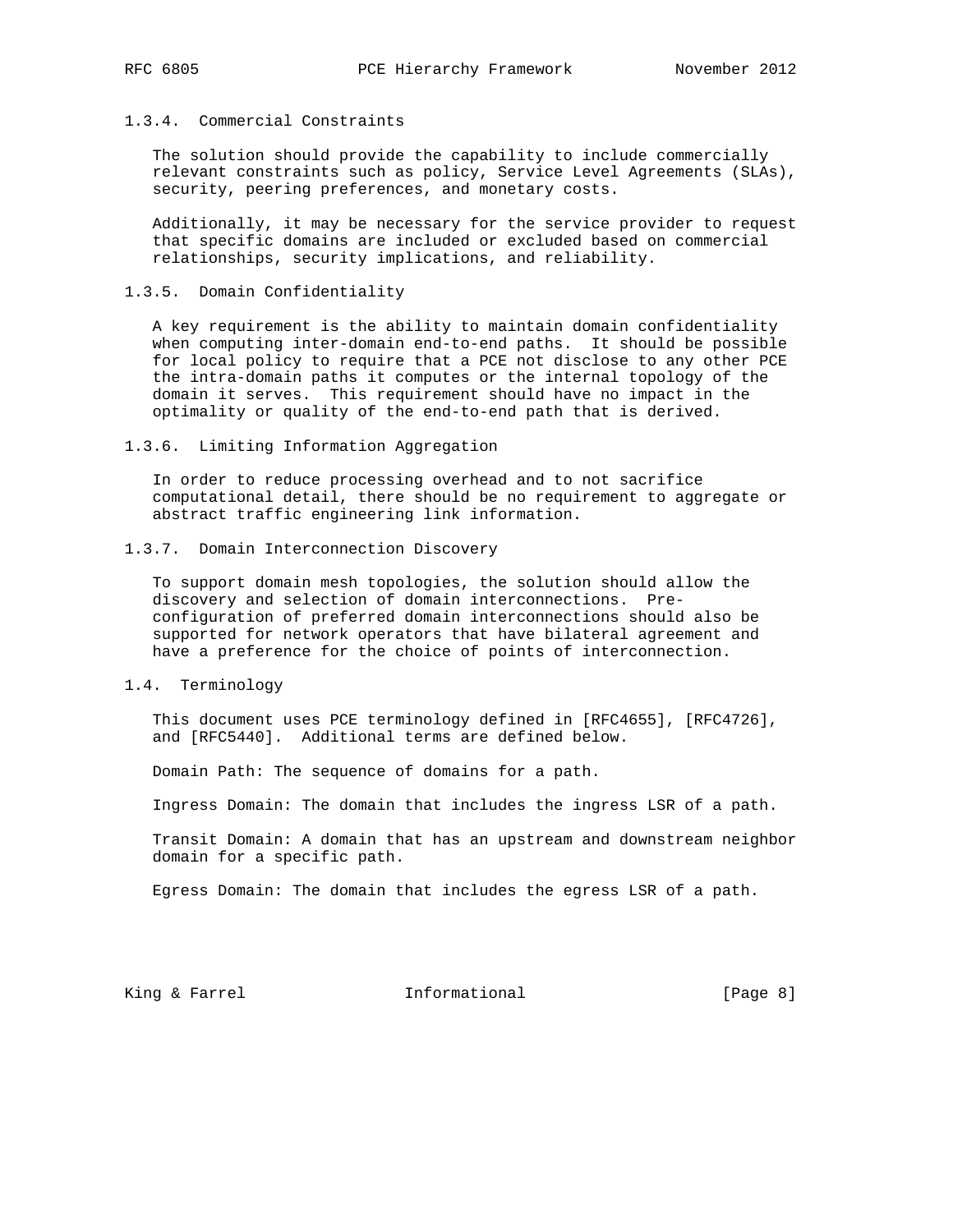Boundary Nodes: Each Domain has entry LSRs and exit LSRs that could be Area Border Routers (ABRs) or Autonomous System Border Routers (ASBRs) depending on the type of domain. They are defined here more generically as Boundary Nodes (BNs).

Entry BN of domain(n): a BN connecting domain(n-1) to domain(n) on a path.

Exit BN of domain(n): a BN connecting domain(n) to domain(n+1) on a path.

 Parent Domain: A domain higher up in a domain hierarchy such that it contains other domains (child domains) and potentially other links and nodes.

 Child Domain: A domain lower in a domain hierarchy such that it has a parent domain.

 Parent PCE: A PCE responsible for selecting a path across a parent domain and any number of child domains by coordinating with child PCEs and examining a topology map that shows domain inter connectivity.

 Child PCE: A PCE responsible for computing the path across one or more specific (child) domains. A child PCE maintains a relationship with at least one parent PCE.

 Objective Function (OF): A set of one or more optimization criteria used for the computation of a single path (e.g., path cost minimization), or the synchronized computation of a set of paths (e.g., aggregate bandwidth consumption minimization). See [RFC4655] and [RFC5541].

2. Examination of Existing PCE Mechanisms

 This section provides a brief overview of two existing PCE cooperation mechanisms called the Per-Domain Path Computation method and the BRPC method. It describes the applicability of these methods to the multi-domain problem.

2.1. Per-Domain Path Computation

 The Per-Domain Path Computation method for establishing inter-domain TE-LSPs [RFC5152] defines a technique whereby the path is computed during the signaling process on a per-domain basis. The entry BN of each domain is responsible for performing the path computation for the section of the LSP that crosses the domain, or for requesting that a PCE for that domain computes that piece of the path.

King & Farrel **Informational** [Page 9]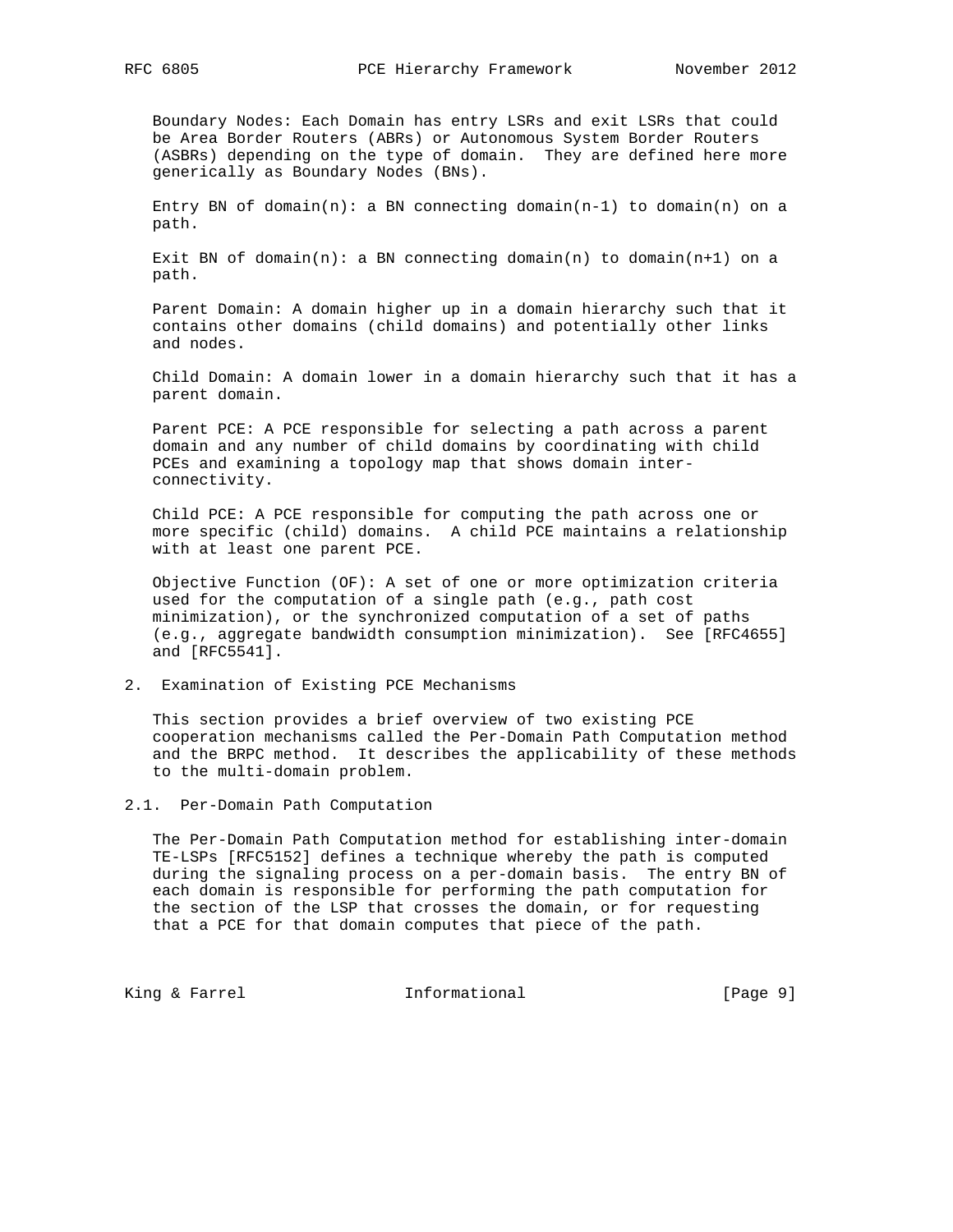During per-domain path computation, each computation results in a path that crosses the domain to provide connectivity to the next domain in the sequence. The chosen path across the domain will be selected as best according to the optimization characteristics of the computation. The next domain in the sequence is usually indicated in signaling by an identifier of the next domain or the identity of the next entry BN.

 Per-domain path computation may lead to suboptimal end-to-end paths because the most optimal path in one domain may lead to the choice of an entry BN for the next domain that results in a very poor path across that next domain.

 In the case that the domain path (in particular, the sequence of boundary nodes) is not known, the path computing entity must select an exit BN based on some determination of how to reach the destination that is outside the domain for which the path computing entity has computational responsibility. [RFC5152] suggest that this might be achieved using the IP shortest path as advertised by BGP. Note, however, that the existence of an IP forwarding path does not guarantee the presence of sufficient bandwidth, let alone an optimal TE path. Furthermore, in many GMPLS systems, inter-domain IP routing will not be present. Thus, per-domain path computation may require a significant number of crankback routing attempts to establish even a suboptimal path.

 Note also that the path computing entities in each domain may have different computation capabilities, may run different path computation algorithms, and may apply different sets of constraints and optimization criteria, etc.

 This can result in the end-to-end path being inconsistent and suboptimal.

 Per-domain path computation can suit simply connected domains where the preferred points of interconnection are known.

#### 2.2. Backward-Recursive PCE-Based Computation

 The Backward-Recursive PCE-based Computation (BRPC) [RFC5441] procedure involves cooperation and communication between PCEs in order to compute an optimal end-to-end path across multiple domains. The sequence of domains to be traversed can be determined either before or during the path computation. In the case where the sequence of domains is known, the ingress Path Computation Client (PCC) sends a path computation request to a PCE responsible for the ingress domain. This request is forwarded between PCEs, domain-by domain, to a PCE responsible for the egress domain. The PCE in the

King & Farrel **Informational** [Page 10]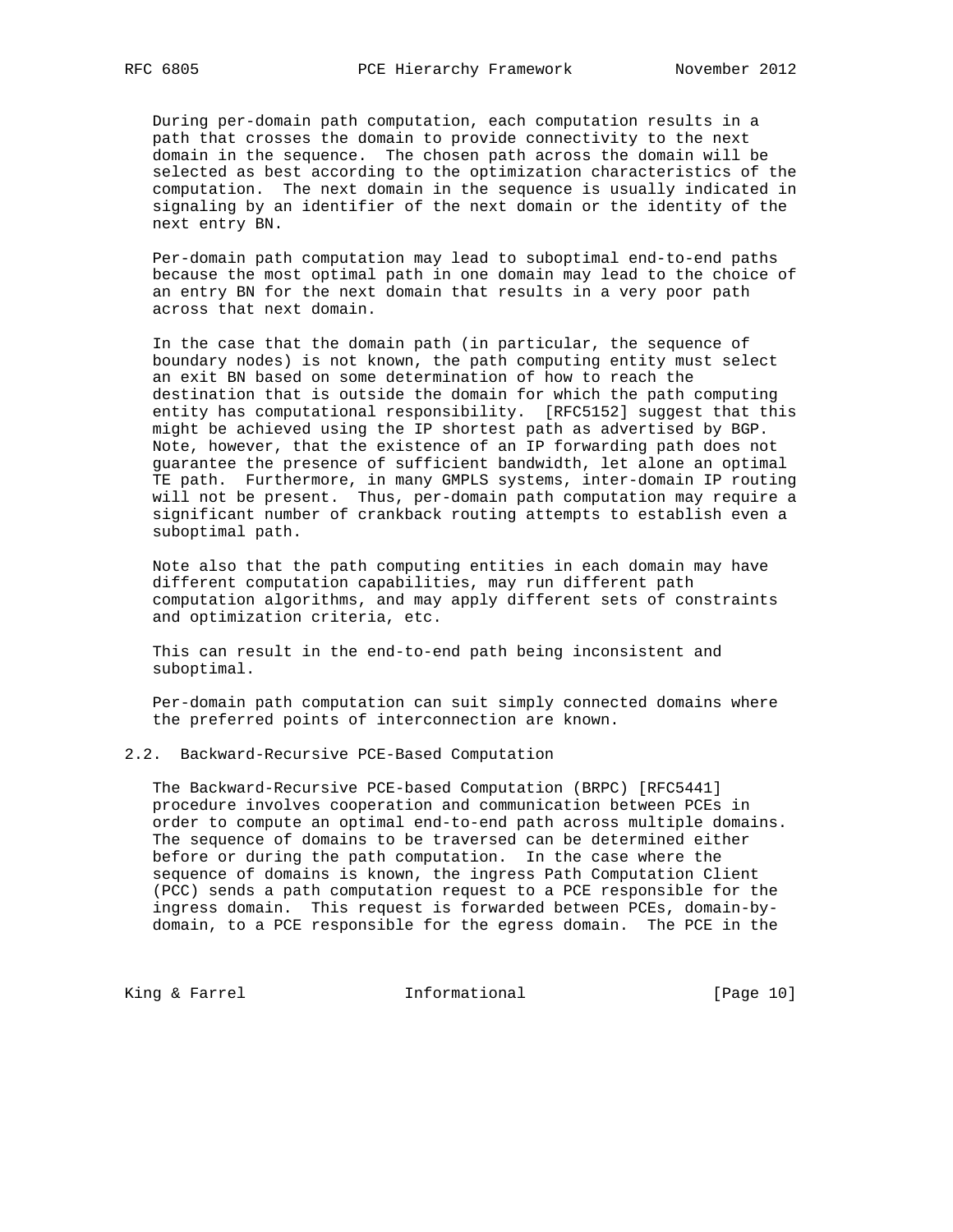egress domain creates a set of optimal paths from all of the domain entry BNs to the egress LSR. This set is represented as a tree of potential paths called a Virtual Shortest Path Tree (VSPT), and the PCE passes it back to the previous PCE on the domain path. As the VSPT is passed back toward the ingress domain, each PCE computes the optimal paths from its entry BNs to its exit BNs that connect to the rest of the tree. It adds these paths to the VSPT and passes the VSPT on until the PCE for the ingress domain is reached and computes paths from the ingress LSR to connect to the rest of the tree. The ingress PCE then selects the optimal end-to-end path from the tree, and returns the path to the initiating PCC.

 BRPC may suit environments where multiple connections exist between domains and there is no preference for the choice of points of interconnection. It is best suited to scenarios where the domain path is known in advance, but it can also be used when the domain path is not known.

2.2.1. Applicability of BRPC When the Domain Path is Not Known

 As described above, BRPC can be used to determine an optimal inter domain path when the domain sequence is known. Even when the sequence of domains is not known, BRPC could be used as follows.

- o The PCC sends a request to a PCE for the ingress domain (the ingress PCE).
- o The ingress PCE sends the path computation request direct to a PCE responsible for the domain containing the destination node (the egress PCE).
- o The egress PCE computes an egress VSPT and passes it to a PCE responsible for each of the adjacent (potentially upstream) domains.
- o Each PCE in turn constructs a VSPT and passes it on to all of its neighboring PCEs.
- o When the ingress PCE has received a VSPT from each of its neighboring domains, it is able to select the optimum path.

 Clearly, this mechanism (which could be called path computation flooding) has significant scaling issues. It could be improved by the application of policy and filtering, but such mechanisms are not simple and would still leave scaling concerns.

King & Farrel **Informational** [Page 11]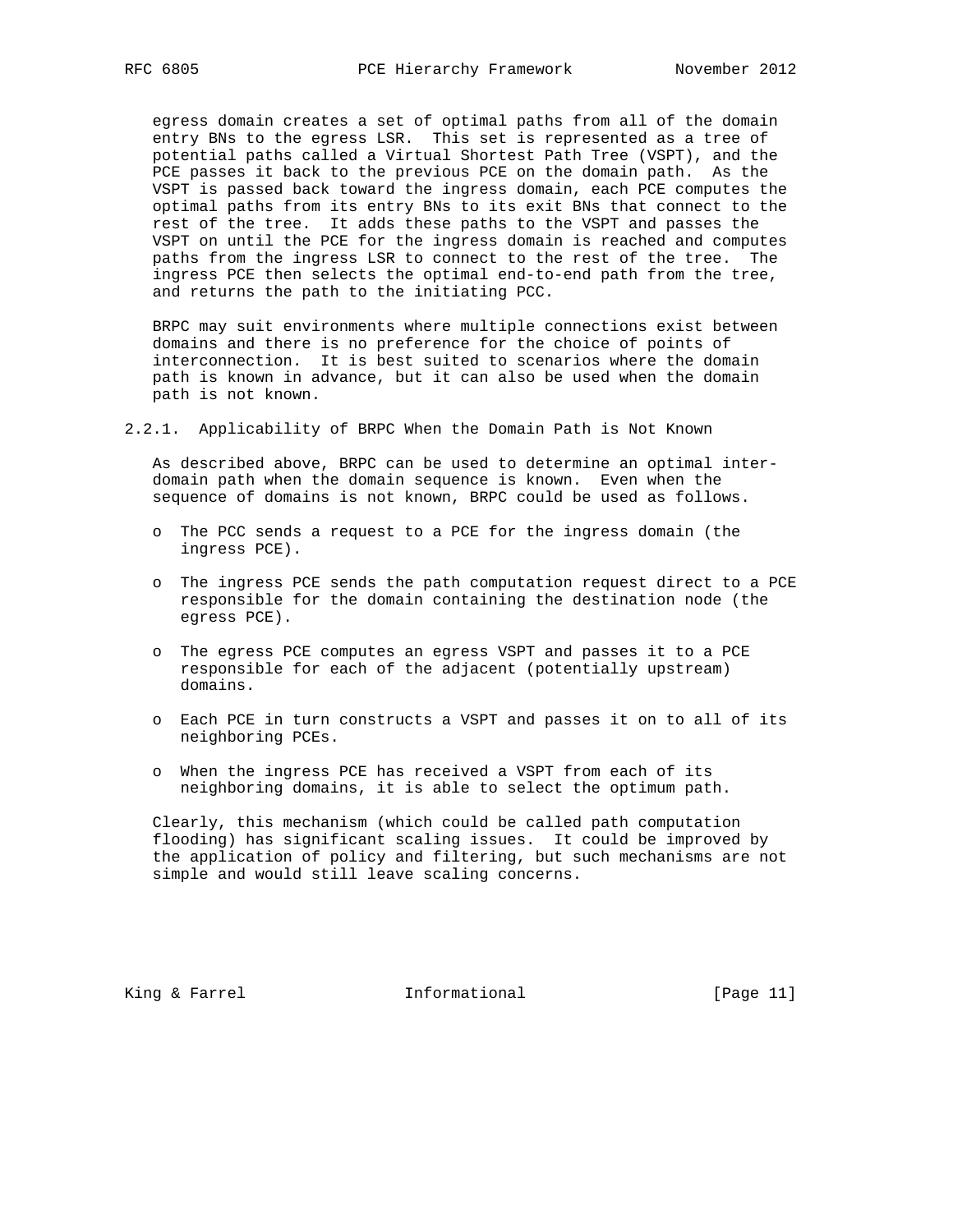# 3. Hierarchical PCE

 In the hierarchical PCE architecture, a parent PCE maintains a domain topology map that contains the child domains (seen as vertices in the topology) and their interconnections (links in the topology). The parent PCE has no information about the content of the child domains; that is, the parent PCE does not know about the resource availability within the child domains, nor does it know about the availability of connectivity across each domain because such knowledge would violate the confidentiality requirement and either would require flooding of full information to the parent (scaling issue) or would necessitate some form of aggregation. The parent PCE is aware of the TE capabilities of the interconnections between child domains as these interconnections are links in its own topology map.

 Note that, in the case that the domains are IGP areas, there is no link between the domains (the ABRs have a presence in both neighboring areas). The parent domain may choose to represent this in its Traffic Engineering Database (TED) as a virtual link that is unconstrained and has zero cost, but this is entirely an implementation issue.

 Each child domain has at least one PCE capable of computing paths across the domain. These PCEs are known as child PCEs and have a relationship with the parent PCE. Each child PCE also knows the identity of the domains that neighbor its own domain. A child PCE only knows the topology of the domain that it serves and does not know the topology of other child domains. Child PCEs are also not aware of the general domain mesh connectivity (i.e., the domain topology map) beyond the connectivity to the immediate neighbor domains of the domain it serves.

 The parent PCE builds the domain topology map either from configuration or from information received from each child PCE. This tells it how the domains are interconnected including the TE properties of the domain interconnections. But, the parent PCE does not know the contents of the child domains. Discovery of the domain topology and domain interconnections is discussed further in Section 4.3.

 When a multi-domain path is needed, the ingress PCE sends a request to the parent PCE (using the Path Computation Element Protocol, PCEP [RFC5440]). The parent PCE selects a set of candidate domain paths based on the domain topology and the state of the inter-domain links. It then sends computation requests to the child PCEs responsible for each of the domains on the candidate domain paths. These requests may be sequential or parallel depending on implementation details.

King & Farrel **Informational** [Page 12]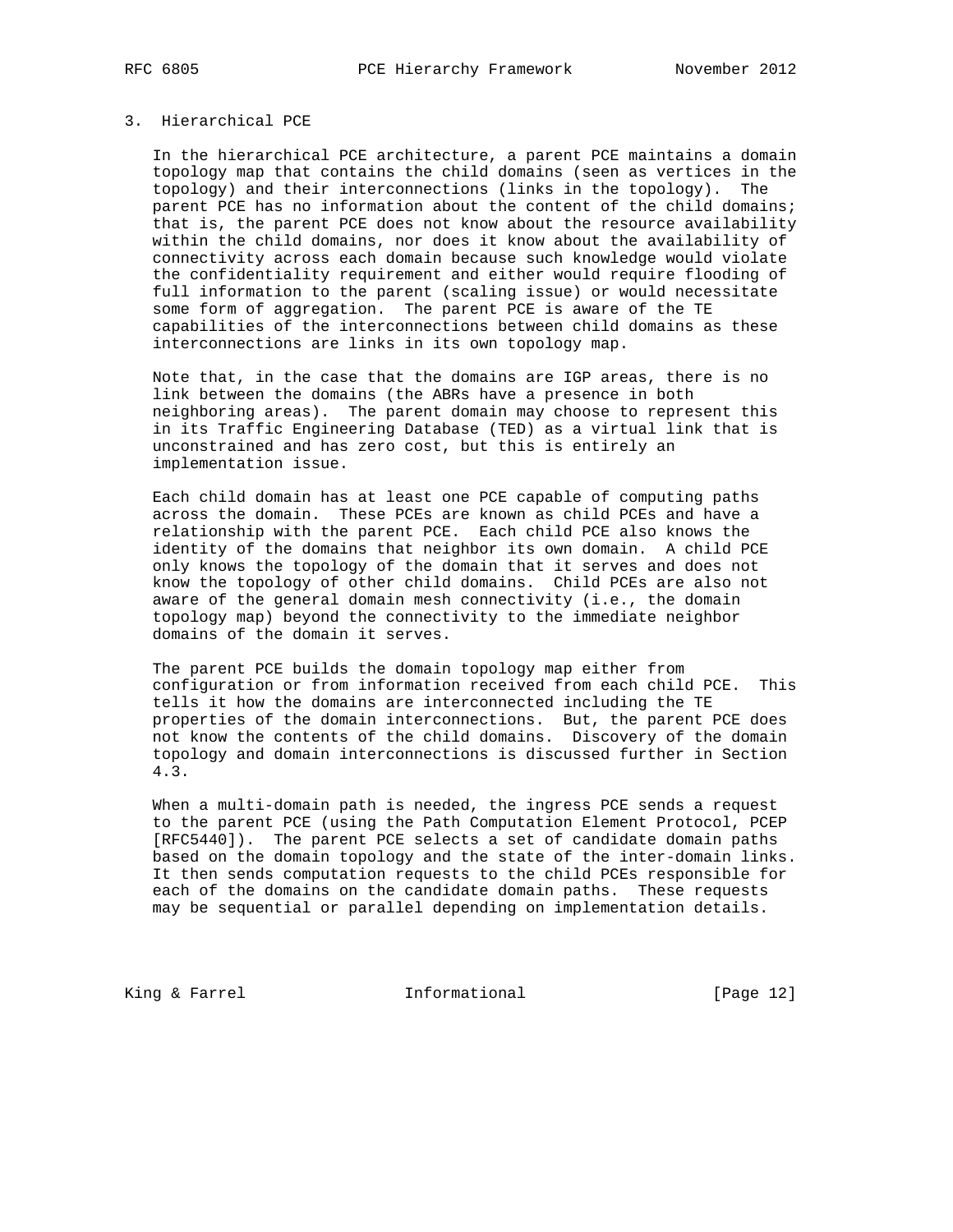Each child PCE computes a set of candidate path segments across its domain and sends the results to the parent PCE. The parent PCE uses this information to select path segments and concatenate them to derive the optimal end-to-end inter-domain path. The end-to-end path is then sent to the child PCE that received the initial path request, and this child PCE passes the path on to the PCC that issued the original request.

 Specific deployment and implementation scenarios are out of scope of this document. However, the hierarchical PCE architecture described does support the function of parent PCE and child PCE being implemented as a common PCE.

- 4. Hierarchical PCE Procedures
- 4.1. Objective Functions and Policy

 The definition of "optimal" in the context of deriving an optimal end-to-end path is dependent on the choices that are made during the path selection. An Objective Function (OF) [RFC5541], or set of OFs, specify the intentions of the path computation and so define the "optimality" in the context of that computation.

 An OF specifies the desired outcome of a computation: it does not describe or demand the algorithm to use, and an implementation may apply any algorithm or set of algorithms to achieve the result indicated by the OF. OFs can be included in PCEP computation requests to satisfy the policies encoded or configured at the PCC, and a PCE may be subject to policy in determining whether it meets the OFs included in the computation request, or applies its own OFs.

 In inter-domain path computation, the selection of a domain sequence, the computation of each (per-domain) path fragment, and the determination of the end-to-end path may each be subject to different OFs and different policy.

When computing end-to-end paths, OFs may include (see Section 1.3.1):

- o Minimum cost path
- o Minimum load path
- o Maximum residual bandwidth path
- o Minimize aggregate bandwidth consumption
- o Minimize or cap the number of transit domains
- o Disallow domain re-entry

 The objective function may be requested by the PCC, the ingress domain PCE (according to local policy), or applied by the parent PCE according to inter-domain policy.

King & Farrel **Informational** [Page 13]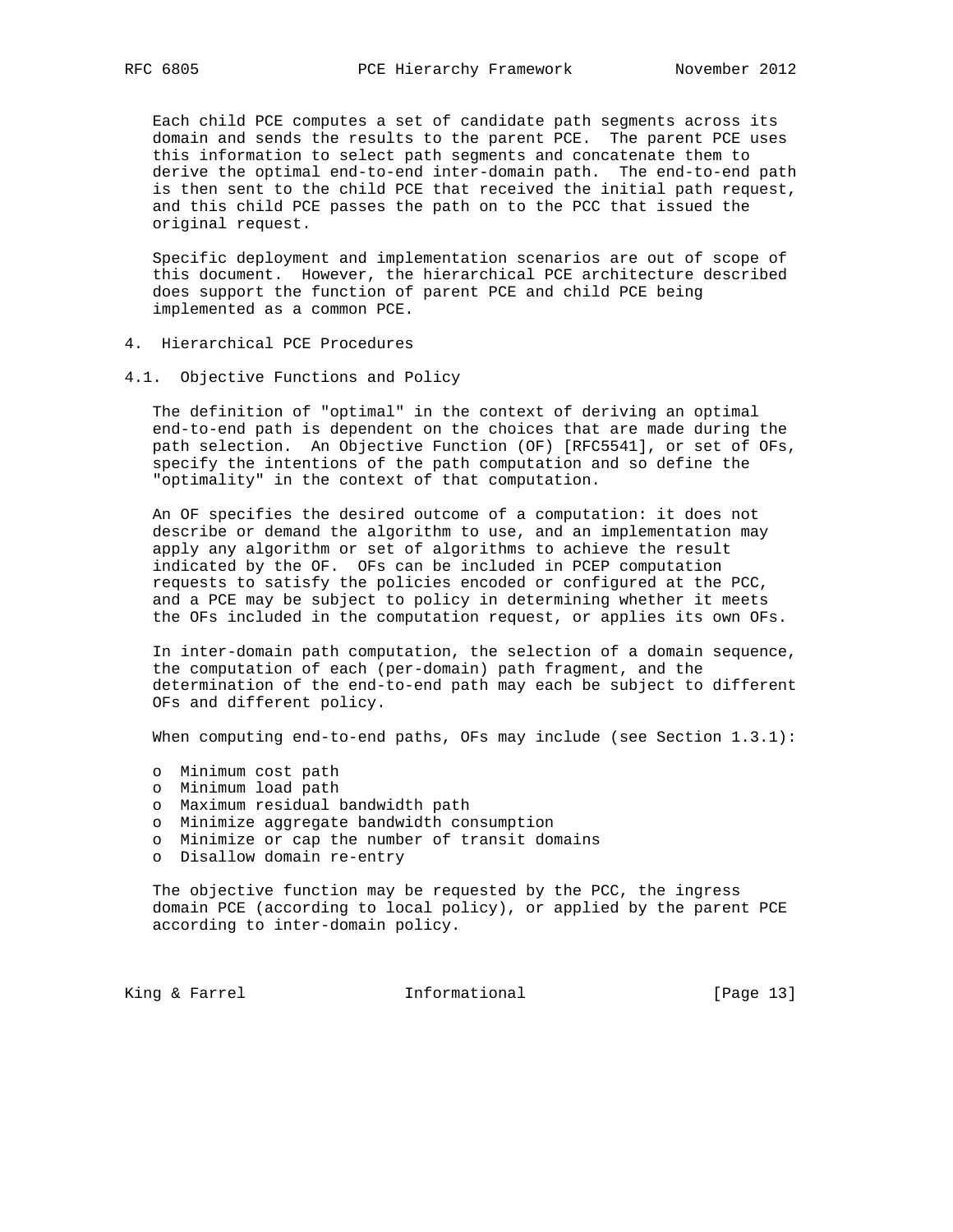More than one OF (or a composite OF) may be chosen to apply to a single computation provided they are not contradictory. Composite OFs may include weightings and preferences for the fulfillment of pieces of the desired outcome.

## 4.2. Maintaining Domain Confidentiality

 Information about the content of child domains is not shared for scaling and confidentiality reasons. This means that a parent PCE is aware of the domain topology and the nature of the connections between domains but is not aware of the content of the domains. Similarly, a child PCE cannot know the internal topology of another child domain. Child PCEs also do not know the general domain mesh connectivity; this information is only known by the parent PCE.

 As described in the earlier sections of this document, PCEs can exchange path information in order to construct an end-to-end inter domain path. Each per-domain path fragment reveals information about the topology and resource availability within a domain. Some management domains or ASes will not want to share this information outside of the domain (even with a trusted parent PCE). In order to conceal the information, a PCE may replace a path segment with a path-key [RFC5520]. This mechanism effectively hides the content of a segment of a path.

## 4.3. PCE Discovery

 It is a simple matter for each child PCE to be configured with the address of its parent PCE. Typically, there will only be one or two parents of any child.

 The parent PCE also needs to be aware of the child PCEs for all child domains that it can see. This information is most likely to be configured (as part of the administrative definition of each domain).

 Discovery of the relationships between parent PCEs and child PCEs does not form part of the hierarchical PCE architecture. Mechanisms that rely on advertising or querying PCE locations across domain or provider boundaries are undesirable for security, scaling, commercial, and confidentiality reasons.

 The parent PCE also needs to know the inter-domain connectivity. This information could be configured with suitable policy and commercial rules, or could be learned from the child PCEs as described in Section 4.4.

King & Farrel **Informational** [Page 14]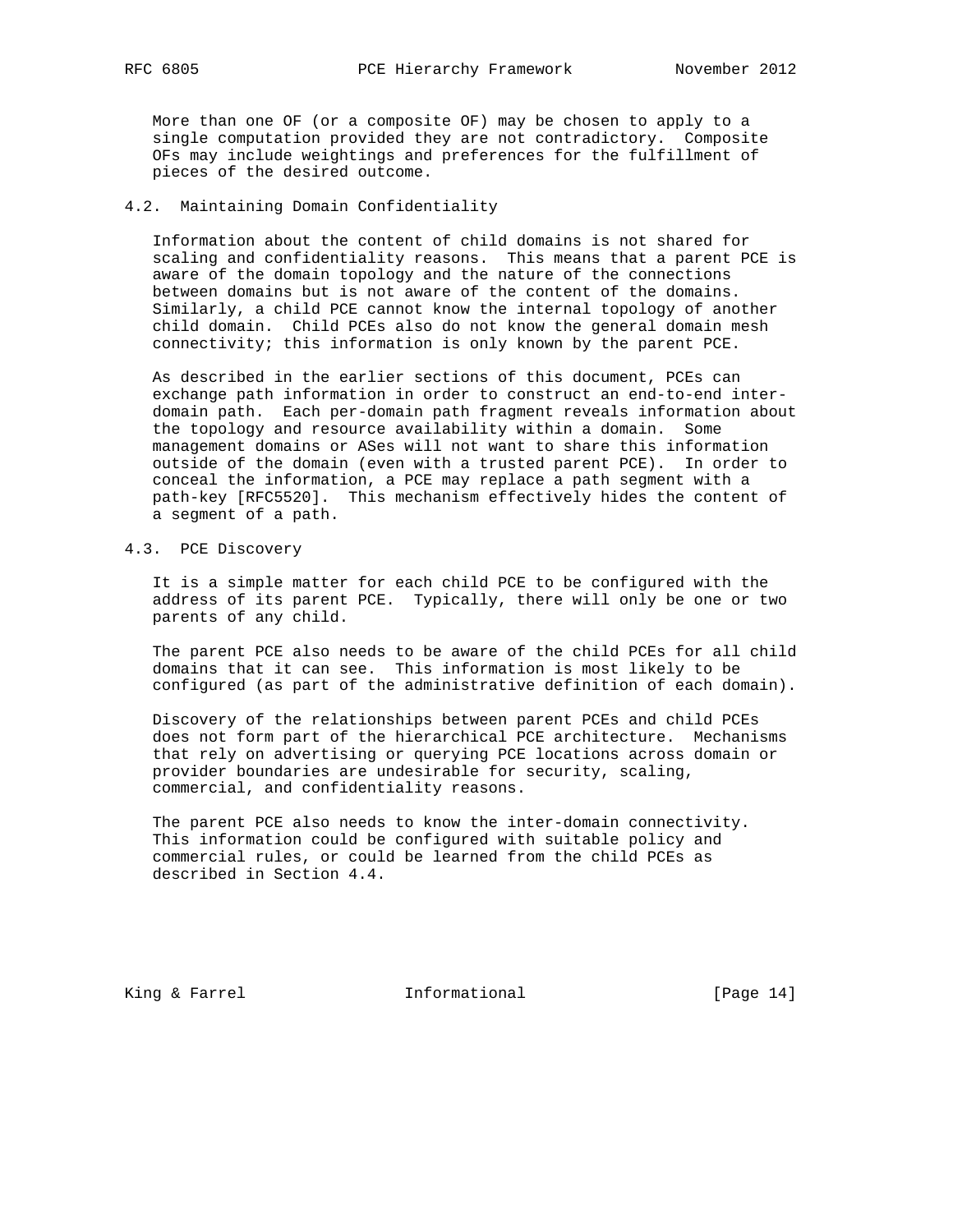In order for the parent PCE to learn about domain interconnection, the child PCE will report the identity of its neighbor domains. The IGP in each neighbor domain can advertise its inter-domain TE link capabilities [RFC5316] [RFC5392]. This information can be collected by the child PCEs and forwarded to the parent PCE, or the parent PCE could participate in the IGP in the child domains.

## 4.4. Traffic Engineering Database for the Parent Domain

 The parent PCE maintains a domain topology map of the child domains and their interconnectivity. Where inter-domain connectivity is provided by TE links, the capabilities of those links may also be known to the parent PCE. The parent PCE maintains a TED for the parent domain in the same way that any PCE does.

 The parent domain may just be the collection of child domains and their interconnectivity, may include details of the inter-domain TE links, and may contain nodes and links in its own right.

 The mechanism for building the parent TED is likely to rely heavily on administrative configuration and commercial issues because the network was probably partitioned into domains specifically to address these issues.

 In practice, certain information may be passed from the child domains to the parent PCE to help build the parent TED. In theory, the parent PCE could listen to the routing protocols in the child domains, but this would violate the confidentiality and scaling principles that may be responsible for the partition of the network into domains. So, it is much more likely that a suitable solution will involve specific communication from an entity in the child domain (such as the child PCE) to convey the necessary information. As already mentioned, the "necessary information" relates to how the child domains are inter-connected. The topology and available resources within the child domain do not need to be communicated to the parent PCE: doing so would violate the PCE architecture. Mechanisms for reporting this information are described in the examples in Section 4.6 in abstract terms as a child PCE "reports its neighbor domain connectivity to its parent PCE"; the specifics of a solution are out of scope of this document, but the requirements are indicated in Section 4.8. See Section 6 for a brief discussion of BGP-TE.

 In models such as ASON (see Section 5.2), it is possible to consider a separate instance of an IGP running within the parent domain where the participating protocol speakers are the nodes directly present in that domain and the PCEs (Routing Controllers) responsible for each of the child domains.

King & Farrel **Informational** [Page 15]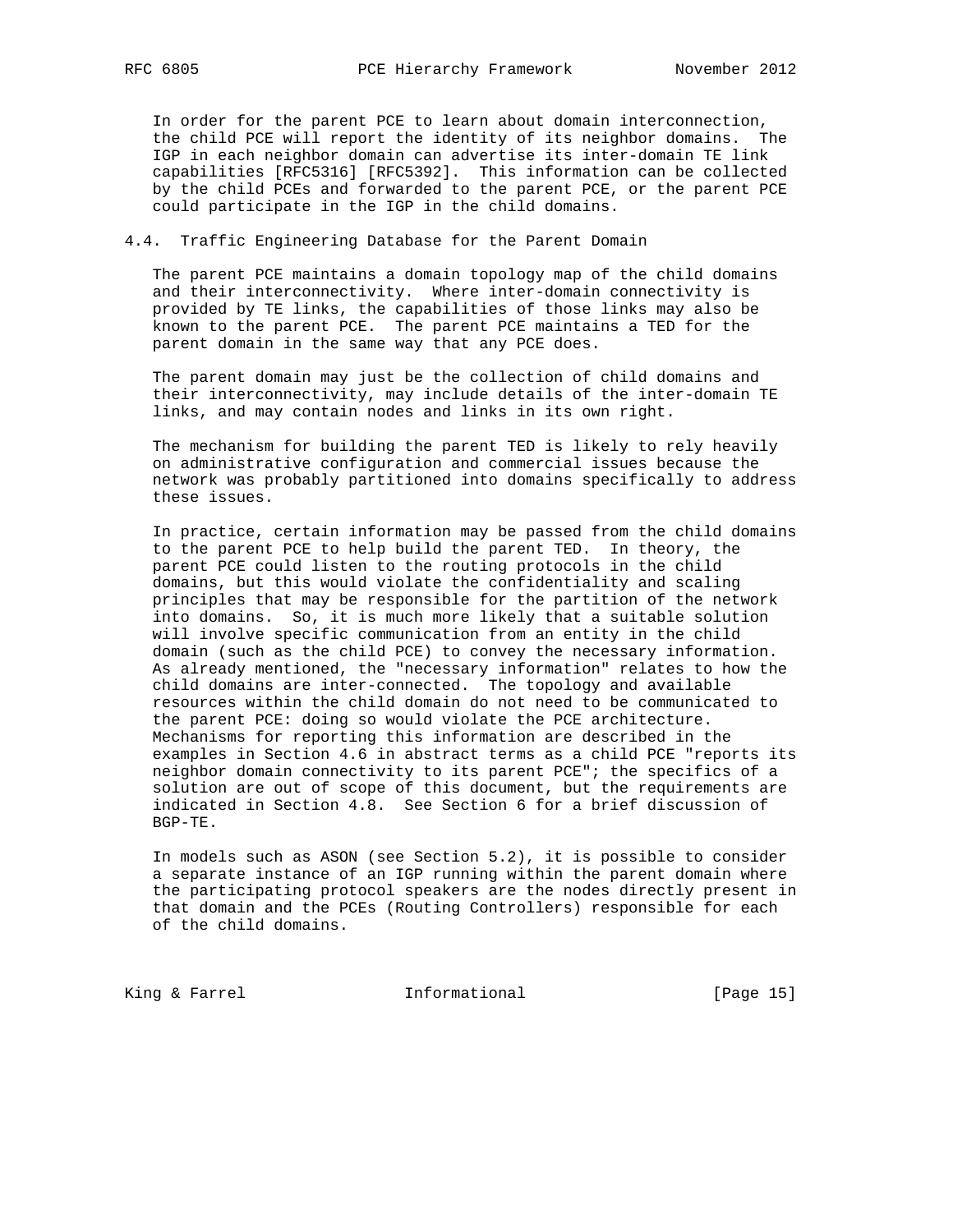# 4.5. Determination of Destination Domain

 The PCC asking for an inter-domain path computation is aware of the identity of the destination node by definition. If it knows the egress domain, it can supply this information as part of the path computation request. However, if it does not know the egress domain, this information must be known by the child PCE or known/determined by the parent PCE.

 In some specialist topologies the parent PCE could determine the destination domain based on the destination address, for example, from configuration. However, this is not appropriate for many multi domain addressing scenarios. In IP-based multi-domain networks, the parent PCE may be able to determine the destination domain by participating in inter-domain routing. Finally, the parent PCE could issue specific requests to the child PCEs to discover if they contain the destination node, but this has scaling implications.

 For the purposes of this document, the precise mechanism of the discovery of the destination domain is left out of scope. Suffice to say that for each multi-domain path computation some mechanism will be required to determine the location of the destination.

4.6. Hierarchical PCE Examples

 The following example describes the generic hierarchical domain topology. Figure 1 demonstrates four interconnected domains within a fifth, parent domain. Each domain contains a single PCE:

- o Domain 1 is the ingress domain and child PCE 1 is able to compute paths within the domain. Its neighbors are Domain 2 and Domain 4. The domain also contains the source LSR (S) and three egress boundary nodes (BN11, BN12, and BN13).
- o Domain 2 is served by child PCE 2. Its neighbors are Domain 1 and Domain 3. The domain also contains four boundary nodes (BN21, BN22, BN23, and BN24).
- o Domain 3 is the egress domain and is served by child PCE 3. Its neighbors are Domain 2 and Domain 4. The domain also contains the destination LSR (D) and three ingress boundary nodes (BN31, BN32, and BN33).
- o Domain 4 is served by child PCE 4. Its neighbors are Domain 2 and Domain 3. The domain also contains two boundary nodes (BN41 and BN42).

King & Farrel **Informational** [Page 16]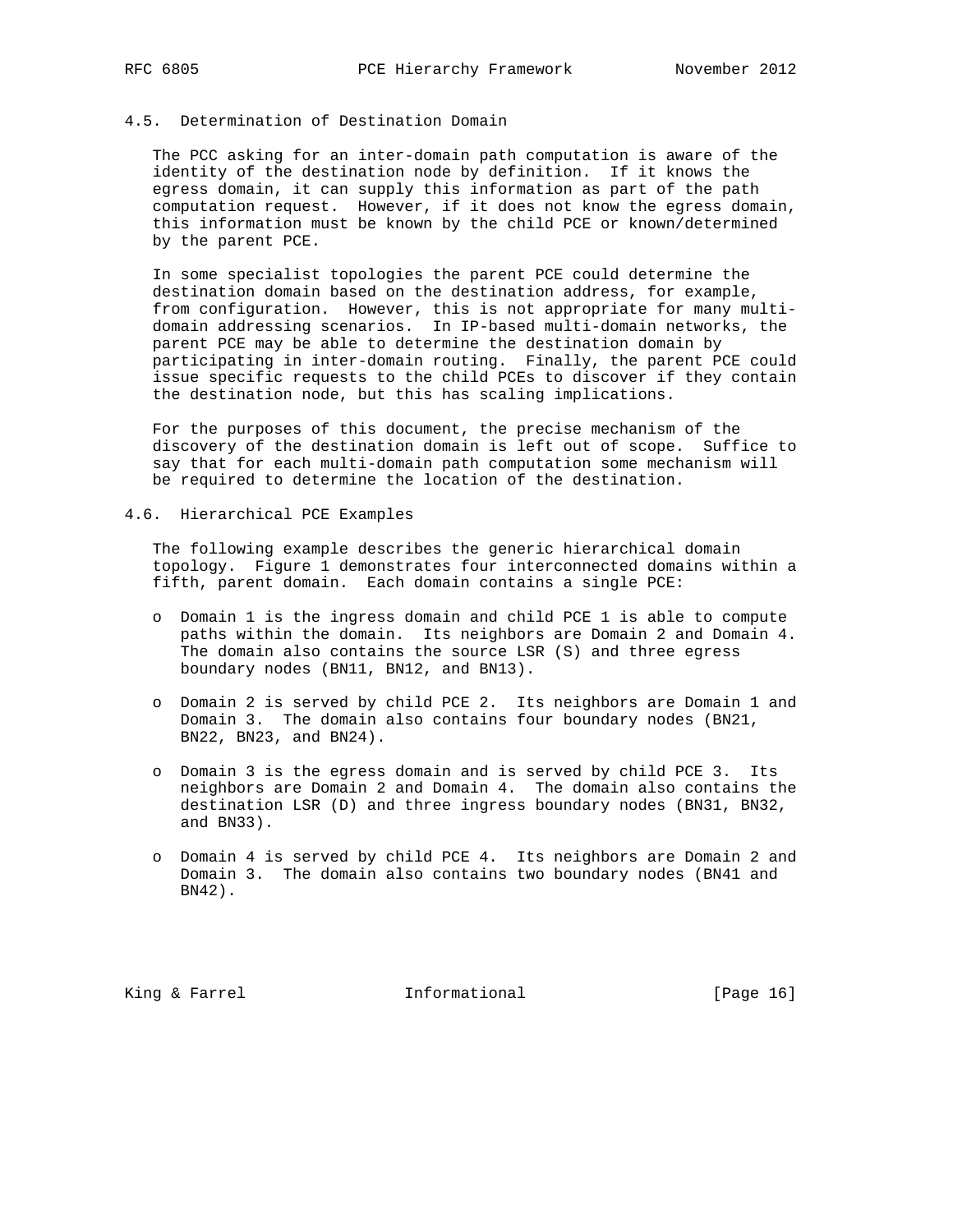All of these domains are contained within Domain 5, which is served by the parent PCE (PCE 5).





King & Farrel **Informational** [Page 17]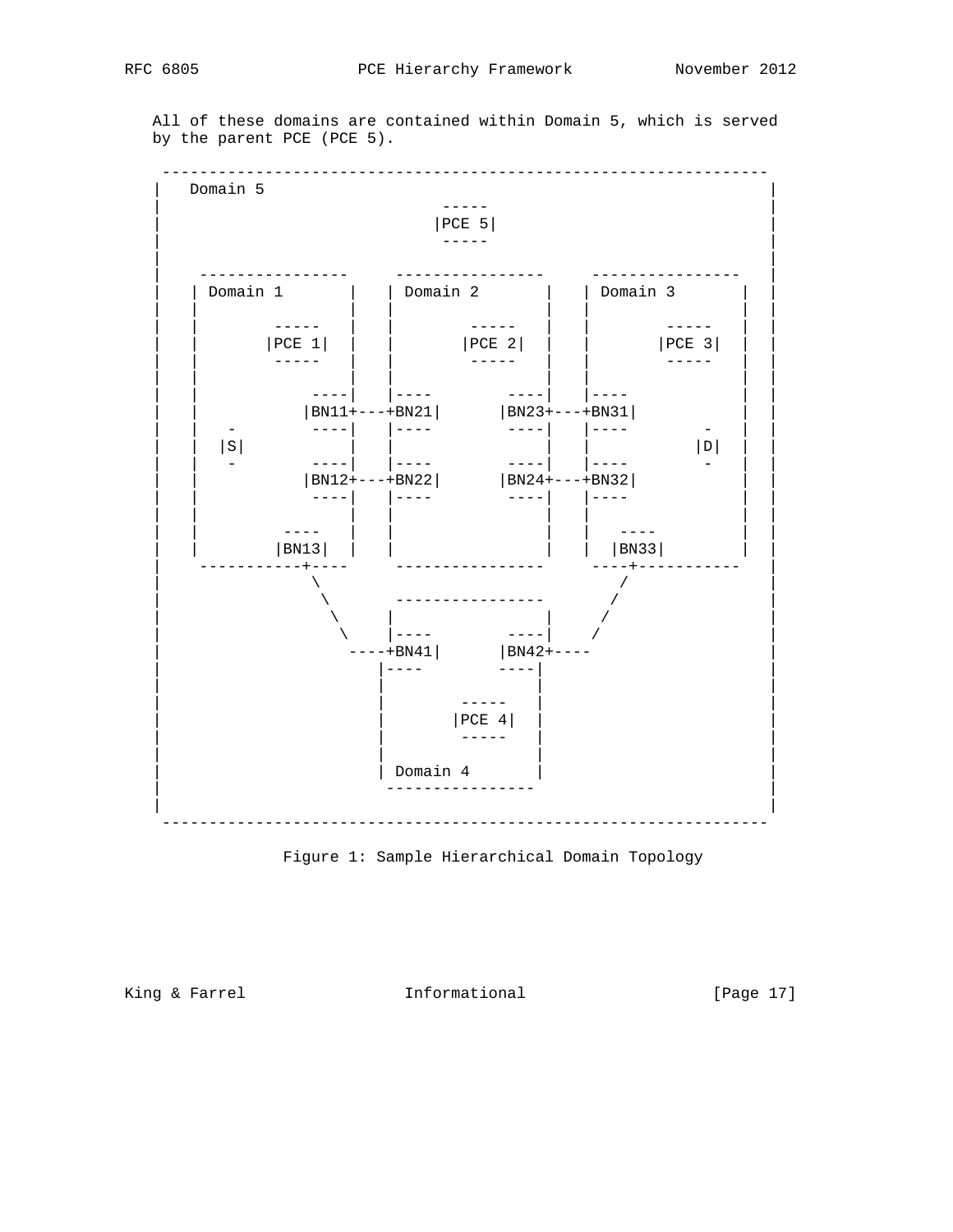Figure 2 shows the view of the domain topology as seen by the parent PCE (PCE 5). This view is an abstracted topology; PCE 5 is aware of domain connectivity but not of the internal topology within each domain.



Figure 2: Abstract Domain Topology as Seen by the Parent PCE

4.6.1. Hierarchical PCE Initial Information Exchange

 Based on the topology in Figure 1, the following is an illustration of the initial hierarchical PCE information exchange.

- 1. Child PCE 1, the PCE responsible for Domain 1, is configured with the location of its parent PCE (PCE 5).
- 2. Child PCE 1 establishes contact with its parent PCE. The parent applies policy to ensure that communication with PCE 1 is allowed.
- 3. Child PCE 1 listens to the IGP in its domain and learns its inter-domain connectivity. That is, it learns about the links BN11-BN21, BN12-BN22, and BN13-BN41.
- 4. Child PCE 1 reports its neighbor domain connectivity to its parent PCE.
- 5. Child PCE 1 reports any change in the resource availability on its inter-domain links to its parent PCE.

King & Farrel **Informational** [Page 18]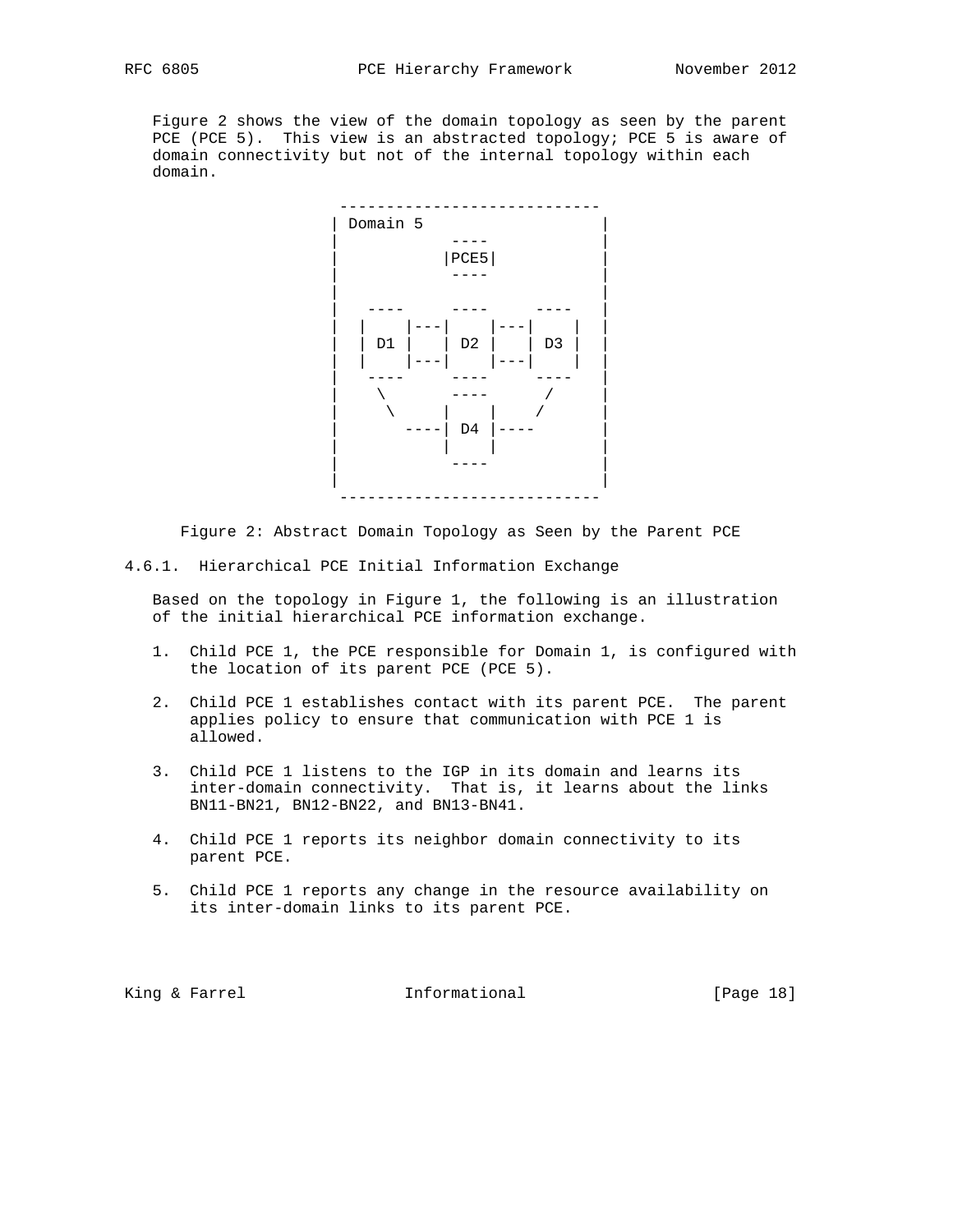Each child PCE performs steps 1 through 5 so that the parent PCE can create a domain topology view as shown in Figure 2.

4.6.2. Hierarchical PCE End-to-End Path Computation Procedure

 The procedure below is an example of a source PCC requesting an end to-end path in a multi-domain environment. The topology is represented in Figure 1. It is assumed that the each child PCE has connected to its parent PCE and exchanged the initial information required for the parent PCE to create its domain topology view as described in Section 4.6.1.

- 1. The source PCC (the ingress LSR in our example) sends a request to the PCE responsible for its domain (PCE 1) for a path to the destination LSR (D).
- 2. PCE 1 determines the destination is not in domain 1.
- 3. PCE 1 sends a computation request to its parent PCE (PCE 5).
- 4. The parent PCE determines that the destination is in Domain 3. (See Section 4.5.)
- 5. PCE 5 determines the likely domain paths according to the domain interconnectivity and TE capabilities between the domains. For example, assuming that the link BN12-BN22 is not suitable for the requested path, three domain paths are determined:

 S-BN11-BN21-D2-BN23-BN31-D S-BN11-BN21-D2-BN24-BN32-D S-BN13-BN41-D4-BN42-BN33-D

- 6. PCE 5 sends edge-to-edge path computation requests to PCE 2, which is responsible for Domain 2 (i.e., BN21-to-BN23 and BN21-to-BN24), and to PCE 4 for Domain 4 (i.e., BN41-to-BN42).
- 7. PCE 5 sends source-to-edge path computation requests to PCE 1, which is responsible for Domain 1 (i.e., S-to-BN11 and  $S-to-BN13$ ).
- 8. PCE 5 sends edge-to-egress path computation requests to PCE 3, which is responsible for Domain 3 (i.e., BN31-to-D, BN32-to-D, and BN33-to-D).
- 9. PCE 5 correlates all the computation responses from each child PCE, adds in the information about the inter-domain links, and applies any requested and locally configured policies.

King & Farrel **Informational** [Page 19]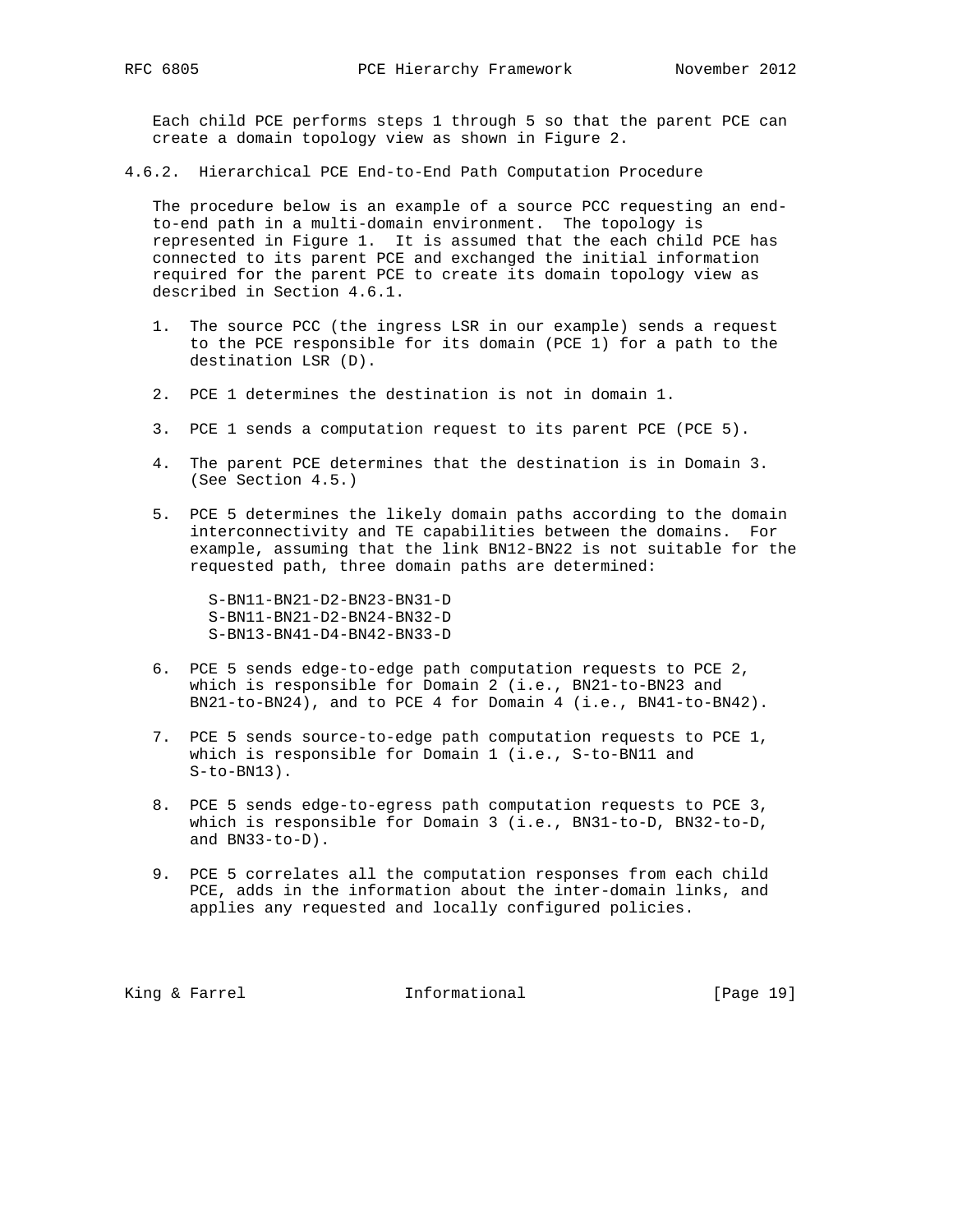- - 10. PCE 5 then selects the optimal end-to-end multi-domain path that meets the policies and objective functions, and supplies the resulting path to PCE 1.
	- 11. PCE 1 forwards the path to the PCC (the ingress LSR).

 Note that there is no requirement for steps 6, 7, and 8 to be carried out in parallel or in series. Indeed, they could be overlapped with step 5. This is an implementation issue.

4.7. Hierarchical PCE Error Handling

 In the event that a child PCE in a domain cannot find a suitable path to the egress, the child PCE should return the relevant error to notify the parent PCE. Depending on the error response, the parent PCE selects one of the following actions:

- o Cancel the request and send the relevant response back to the initial child PCE that requested an end-to-end path;
- o Relax some of the constraints associated with the initial path request; or
- o Select another candidate domain and send the path request to the child PCE responsible for the domain.

 If the parent PCE does not receive a response from a child PCE within an allotted time period, the parent PCE can elect to:

 o Cancel the request and send the relevant response back to the initial child PCE that requested an end-to-end path; o Send the path request to another child PCE in the same domain, if a secondary child PCE exists; o Select another candidate domain and send the path request to the child PCE responsible for that domain.

 The parent PCE may also want to prune any unresponsive child PCE domain paths from the candidate set.

4.8. Requirements for Hierarchical PCEP Protocol Extensions

 This section lists the high-level requirements for extensions to the PCEP to support the hierarchical PCE model. It is provided to offer guidance to PCEP protocol developers in designing a solution suitable for use in a hierarchical PCE framework.

King & Farrel **Informational** [Page 20]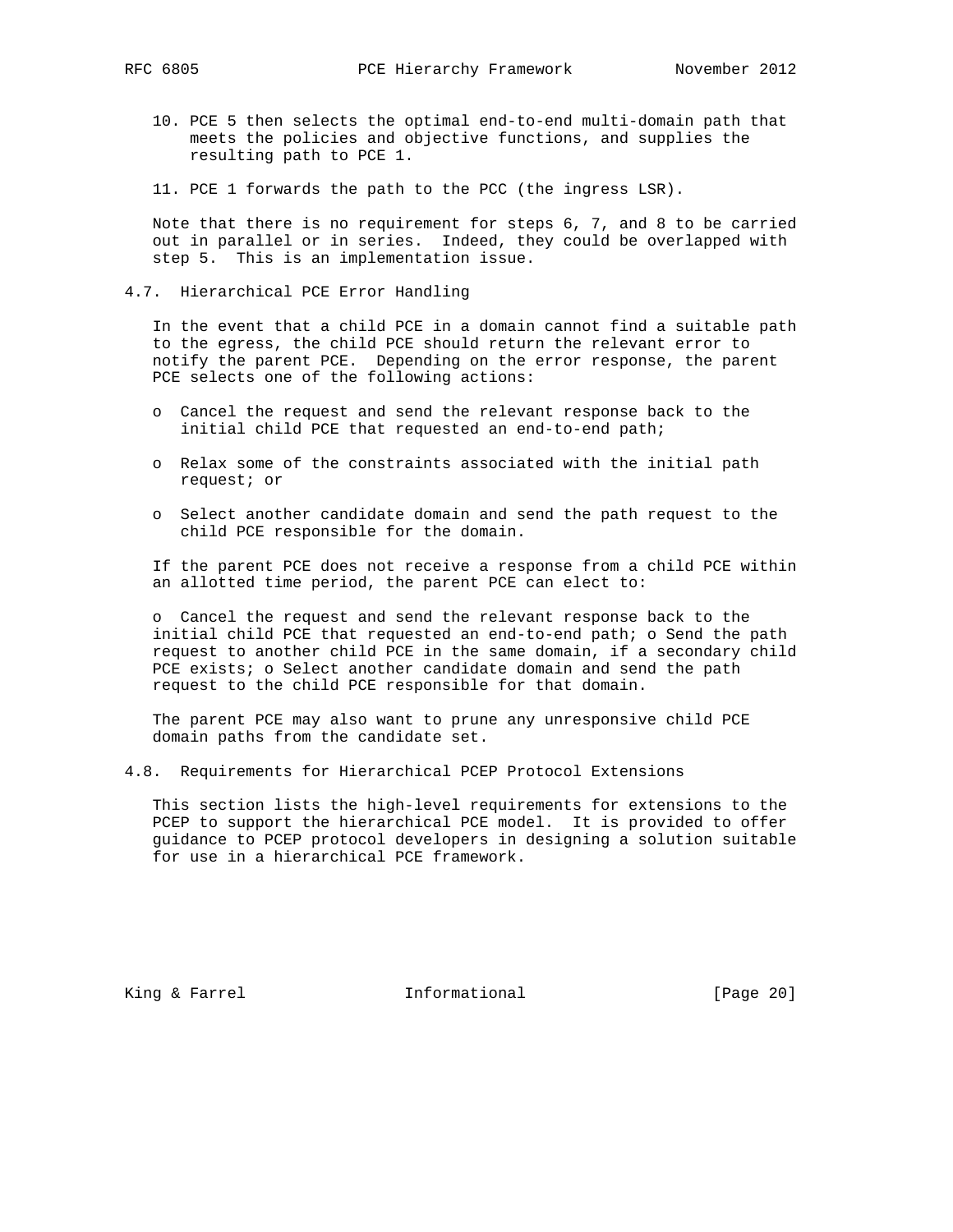## 4.8.1. PCEP Request Qualifiers

 Path Computation Request (PCReq) messages are used by a PCC or a PCE to make a computation request or enquiry to a PCE. The requests are qualified so that the PCE knows what type of action is required.

 Support of the hierarchical PCE architecture will introduce two new qualifications as follows:

- o It must be possible for a child PCE to indicate that the response it receives from the parent PCE should consist of a domain sequence only (i.e., not a fully specified end-to-end path). This allows the child PCE to initiate Per-Domain or BRPC.
- o A parent PCE may need to be able to ask a child PCE whether a particular node address (the destination of an end-to-end path) is present in the domain that the child PCE serves.

 In PCEP, such request qualifications are carried as bit flags in the RP object (Request Parameter object) within the PCReq message.

## 4.8.2. Indication of Hierarchical PCE Capability

 Although parent/child PCE relationships are likely configured, it will assist network operations if the parent PCE is able to indicate to the child that it really is capable of acting as a parent PCE. This will help to trap misconfigurations.

 In PCEP, such capabilities are carried in the Open Object within the Open message.

4.8.3. Intention to Utilize Parent PCE Capabilities

 A PCE that is capable of acting as a parent PCE might not be configured or willing to act as the parent for a specific child PCE. This fact could be determined when the child sends a PCReq that requires parental activity (such as querying other child PCEs), and could result in a negative response in a PCEP Error (PCErr) message.

 However, the expense of a poorly targeted PCReq can be avoided if the child PCE indicates that it might wish to use the parent-capable PCE as a parent (for example, on the Open message), and if the parent capable PCE determines at that time whether it is willing to act as a parent to this child.

King & Farrel **Informational** [Page 21]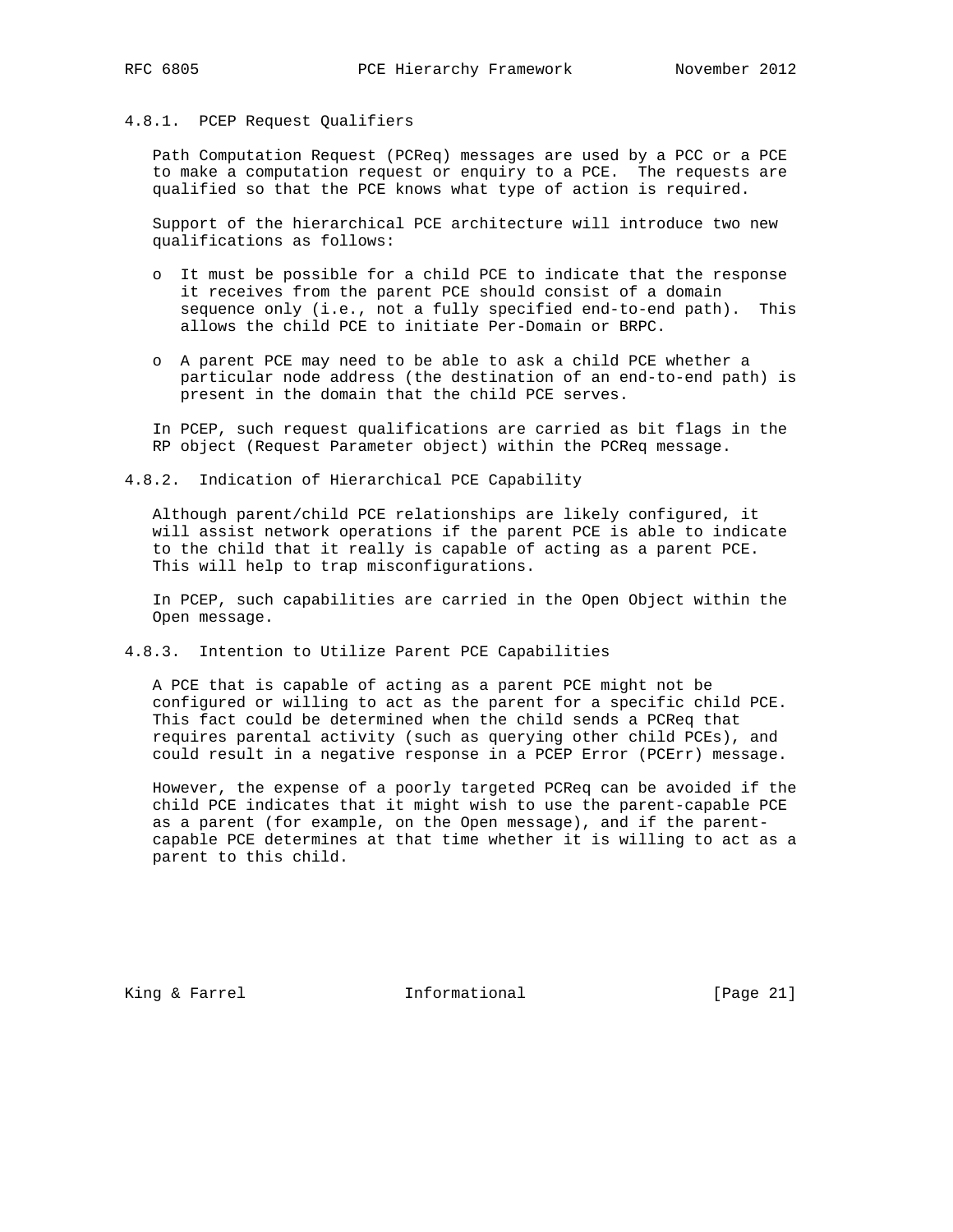# 4.8.4. Communication of Domain Connectivity Information

 Section 4.4 describes how the parent PCE needs a parent TED and indicates that the information might be supplied from the child PCEs in each domain. This requires a mechanism whereby information about inter-domain links can be supplied by a child PCE to a parent PCE, for example, on a PCEP Notify (PCNtf) message.

The information that would be exchanged includes:

- o Identifier of advertising child PCE
- o Identifier of PCE's domain
- o Identifier of the link
- o TE properties of the link (metrics, bandwidth)
- o Other properties of the link (technology-specific)
- o Identifier of link endpoints
	- o Identifier of adjacent domain

 It may be desirable for this information to be periodically updated, for example, when available bandwidth changes. In this case, the parent PCE might be given the ability to configure thresholds in the child PCE to prevent flapping of information.

## 4.8.5. Domain Identifiers

 Domain identifiers are already present in PCEP to allow a PCE to indicate which domains it serves, and to allow the representation of domains as abstract nodes in paths. The wider use of domains in the context of this work on hierarchical PCE will require that domains can be identified in more places within objects in PCEP messages. This should pose no problems.

 However, more attention may need to be applied to the precision of domain identifier definitions to ensure that it is always possible to unambiguously identify a domain from its identifier. This work will be necessary in configuration, and also in protocol specifications (for example, an OSPF area identifier is sufficient within an Autonomous System, but becomes ambiguous in a path that crosses multiple Autonomous Systems).

King & Farrel **Informational** [Page 22]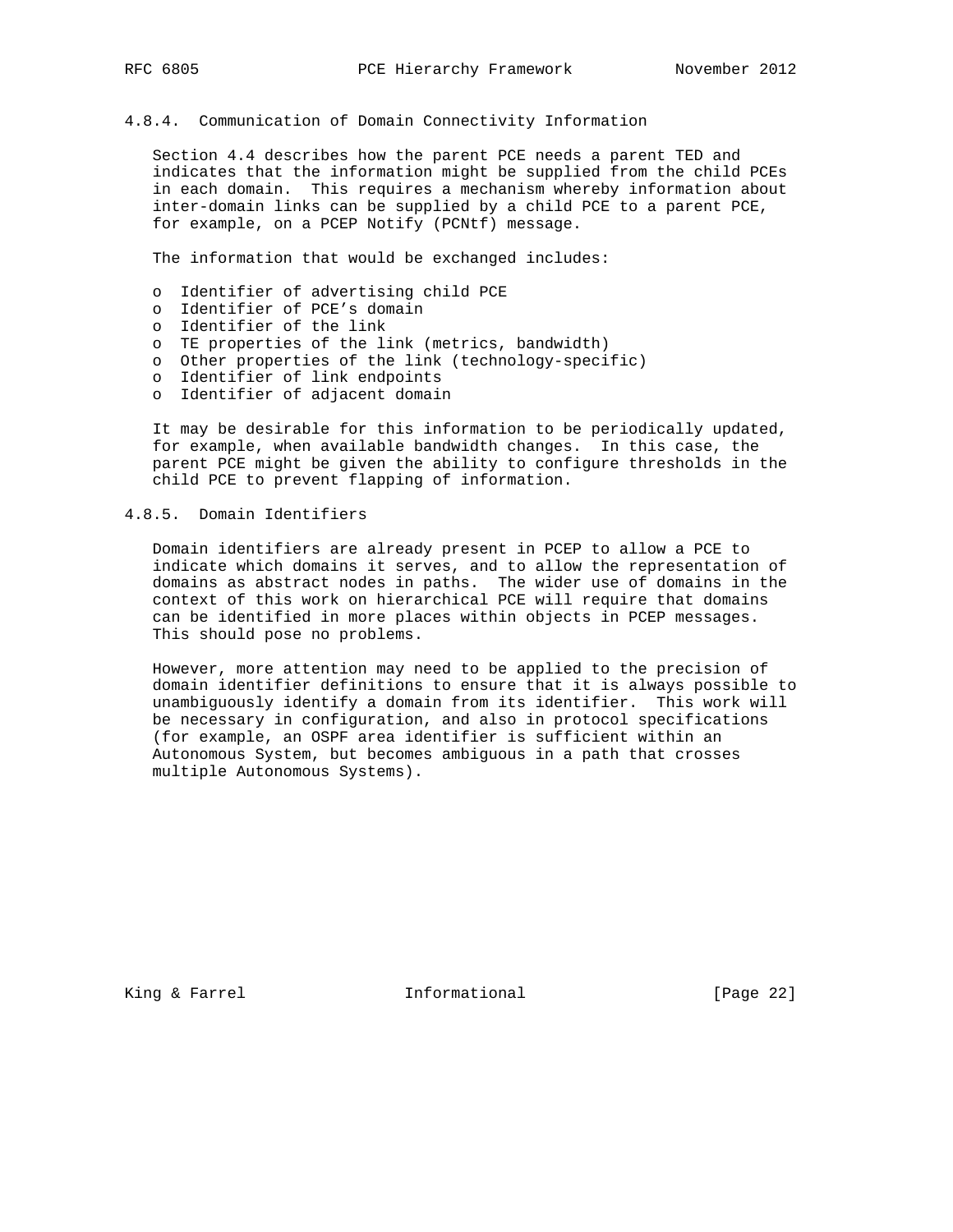- 
- 5. Hierarchical PCE Applicability

 As per [RFC4655], PCE can inherently support inter-domain path computation for any definition of a domain as set out in Section 1.2 of this document.

 Hierarchical PCE can be applied to inter-domain environments, including autonomous Systems and IGP areas. The hierarchical PCE procedures make no distinction between, autonomous Systems and IGP area applications, although it should be noted that the TED maintained by a parent PCE must be able to support the concept of child domains connected by inter-domain links or directly connected at boundary nodes (see Section 3).

 This section sets out the applicability of hierarchical PCE to three environments:

- o MPLS traffic engineering across multiple Autonomous Systems
- o MPLS traffic engineering across multiple IGP areas
- o GMPLS traffic engineering in the ASON architecture

5.1. Autonomous Systems and Areas

 Networks are comprised of domains. A domain can be considered to be a collection of network elements within an AS or area that has a common sphere of address management or path computational responsibility.

 As networks increase in size and complexity it may be required to introduce scaling methods to reduce the amount information flooded within the network and make the network more manageable. An IGP hierarchy is designed to improve IGP scalability by dividing the IGP domain into areas and limiting the flooding scope of topology information to within area boundaries. This restricts a router's visibility to information about links and other routers within the single area. If a router needs to compute a route to destination located in another area, a method is required to compute a path across the area boundary.

 When an LSR within an AS or area needs to compute a path across an area or AS boundary, it must also use an inter-AS computation technique. Hierarchical PCE is equally applicable to computing inter-area and inter-AS MPLS and GMPLS paths across domain boundaries.

King & Farrel **Informational** [Page 23]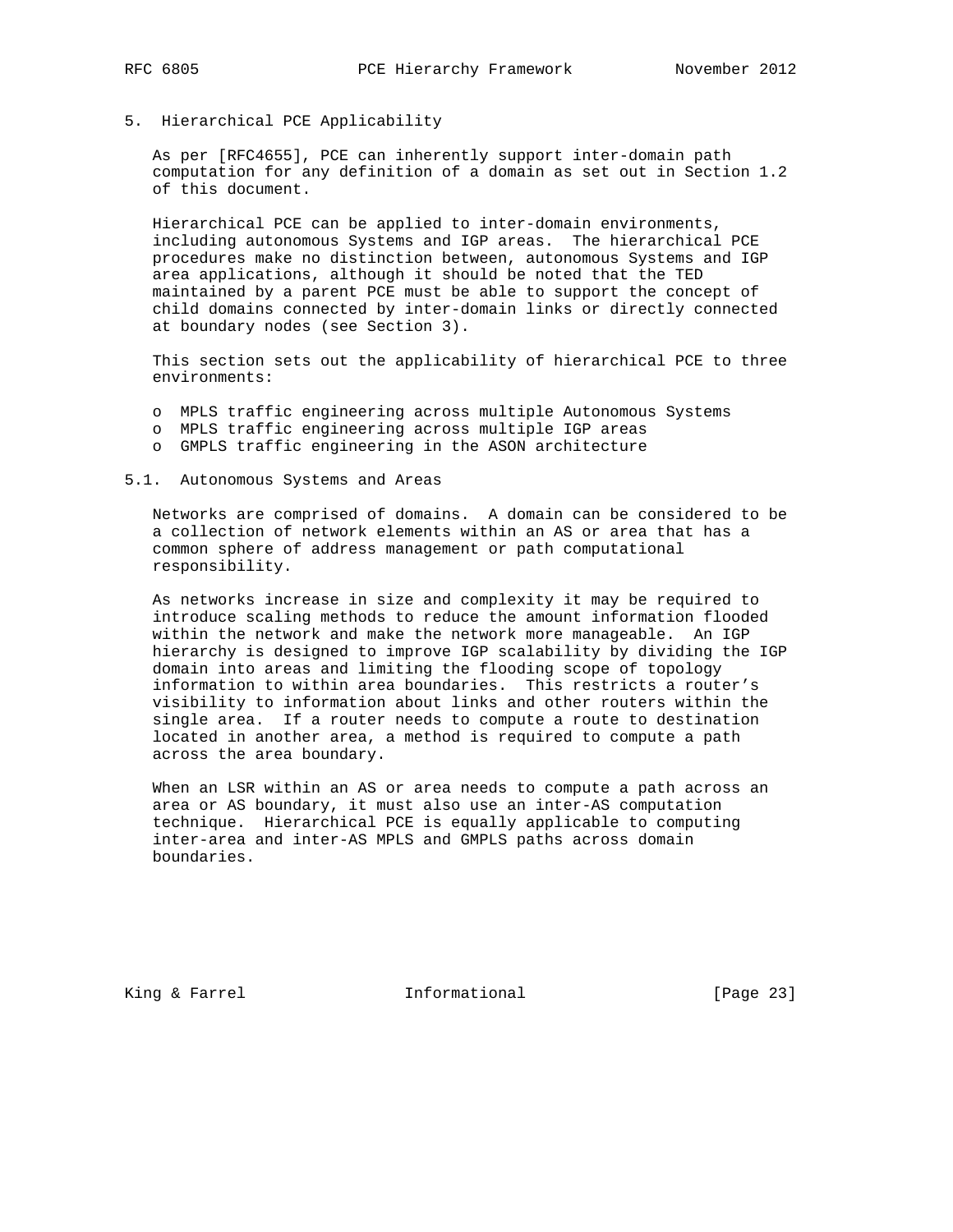# 5.2. ASON Architecture

 The International Telecommunication Union (ITU) defines the ASON architecture in [G-8080]. [G-7715] defines the routing architecture for ASON and introduces a hierarchical architecture. In this architecture, the Routing Areas (RAs) have a hierarchical relationship between different routing levels, which means a parent (or higher-level) RA can contain multiple child RAs. The interconnectivity of the lower RAs is visible to the higher-level RA. Note that the RA hierarchy can be recursive.

 In the ASON framework, a path computation request is termed a Route Query. This query is executed before signaling is used to establish an LSP termed a Switched Connection (SC) or a Soft Permanent Connection (SPC). [G-7715-2] defines the requirements and architecture for the functions performed by Routing Controllers (RCs) during the operation of remote route queries -- an RC is synonymous with a PCE. For an end-to-end connection, the route may be computed by a single RC or multiple RCs in a collaborative manner (i.e., RC federations). In the case of RC federations, [G-7715-2] describes three styles during remote route query operation:

- o step-by-step remote path computation
- o hierarchical remote path computation
- o a combination of the above.

 In a hierarchical ASON routing environment, a child RC may communicate with its parent RC (at the next higher level of the ASON routing hierarchy) to request the computation of an end-to-end path across several RAs. It does this using a route query message (known as the abstract message RI\_QUERY). The corresponding parent RC may communicate with other child RCs that belong to other child RAs at the next lower hierarchical level. Thus, a parent RC can act as either a Route Query Requester or Route Query Responder.

 It can be seen that the hierarchical PCE architecture fits the hierarchical ASON routing architecture well. It can be used to provide paths across subnetworks and to determine end-to-end paths in networks constructed from multiple subnetworks or RAs.

 When hierarchical PCE is applied to implement hierarchical remote path computation in [G-7715-2], it is very important for operators to understand the different terminology and implicit consistency between hierarchical PCE and [G-7715-2].

King & Farrel **Informational** [Page 24]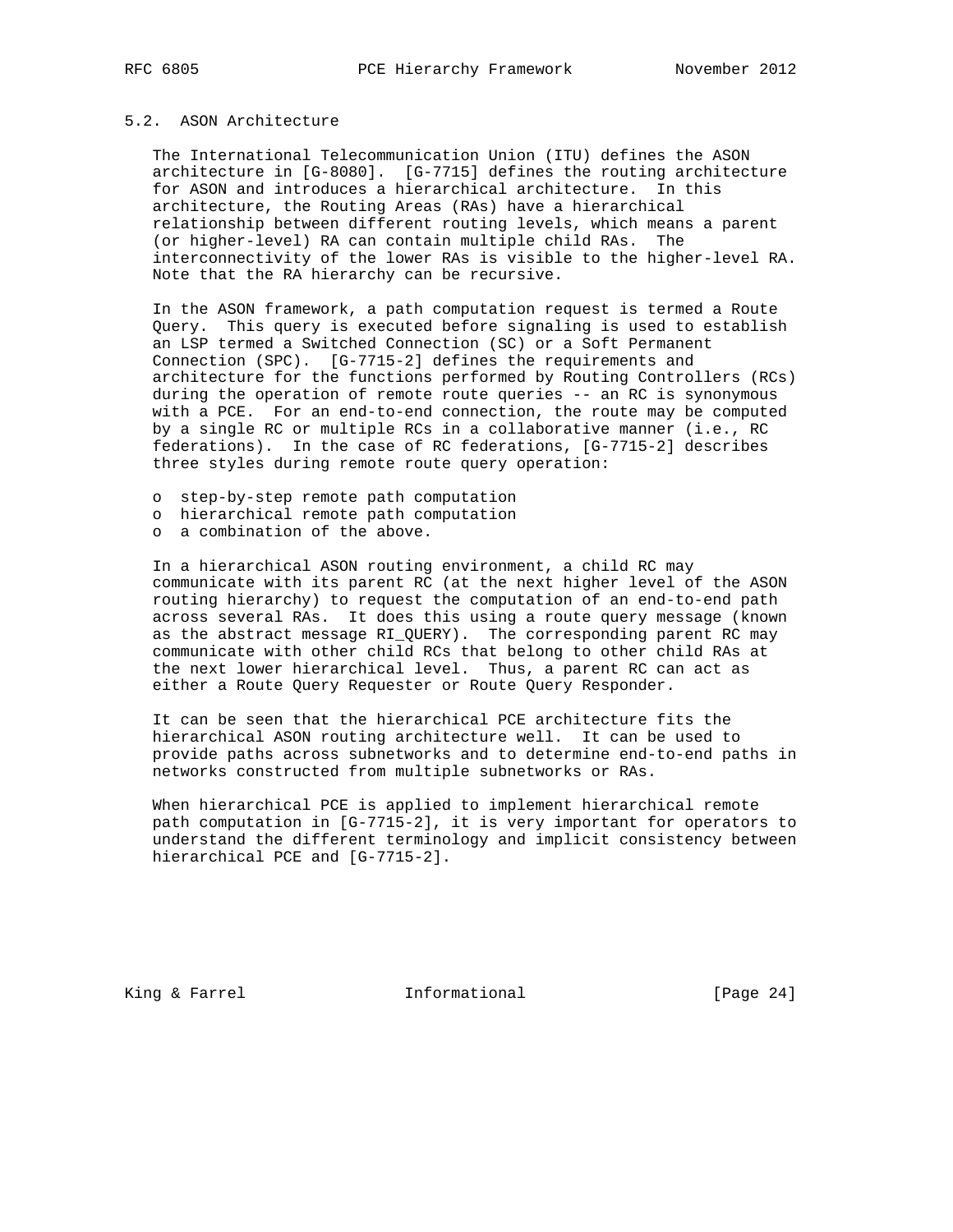5.2.1. Implicit Consistency between Hierarchical PCE and G.7715.2

 This section highlights the correspondence between features of the hierarchical PCE architecture and the ASON routing architecture.

(1) RC (Routing Controller) and PCE (Path Computation Element)

 [G-8080] describes the Routing Controller component as an abstract entity, which is responsible for responding to requests for path (route) information and topology information. It can be implemented as a single entity, or as a distributed set of entities that make up a cooperative federation.

 [RFC4655] describes PCE (Path Computation Element) is an entity (component, application, or network node) that is capable of computing a network path or route based on a network graph and applying computational constraints.

 Therefore, in the ASON architecture, a PCE can be regarded as a realization of the RC.

(2) Route Query Requester/Route Query Responder and PCC/PCE

 [G-7715-2] describes the Route Query Requester as a Connection Controller or Routing Controller that sends a route query message to a Routing Controller requesting one or more paths that satisfy a set of routing constraints. The Route Query Responder is a Routing Controller that performs path computation upon receipt of a route query message from a Route Query Requester, sending a response back at the end of the path computation.

 In the context of ASON, a Signaling Controller initiates and processes signaling messages and is closely coupled to a Signaling Protocol Speaker. A Routing Controller makes routing decisions and is usually coupled to configuration entities and/or a Routing Protocol Speaker.

 It can be seen that a PCC corresponds to a Route Query Requester, and a PCE corresponds to a Route Query Responder. A PCE/RC can also act as a Route Query Requester sending requests to another Route Query Responder.

 The Path Computation Request (PCReq) and Path Computation Reply (PCRep) messages between PCC and PCE correspond to the RI\_QUERY and RI\_UPDATE messages in [G-7715-2].

King & Farrel **Informational** [Page 25]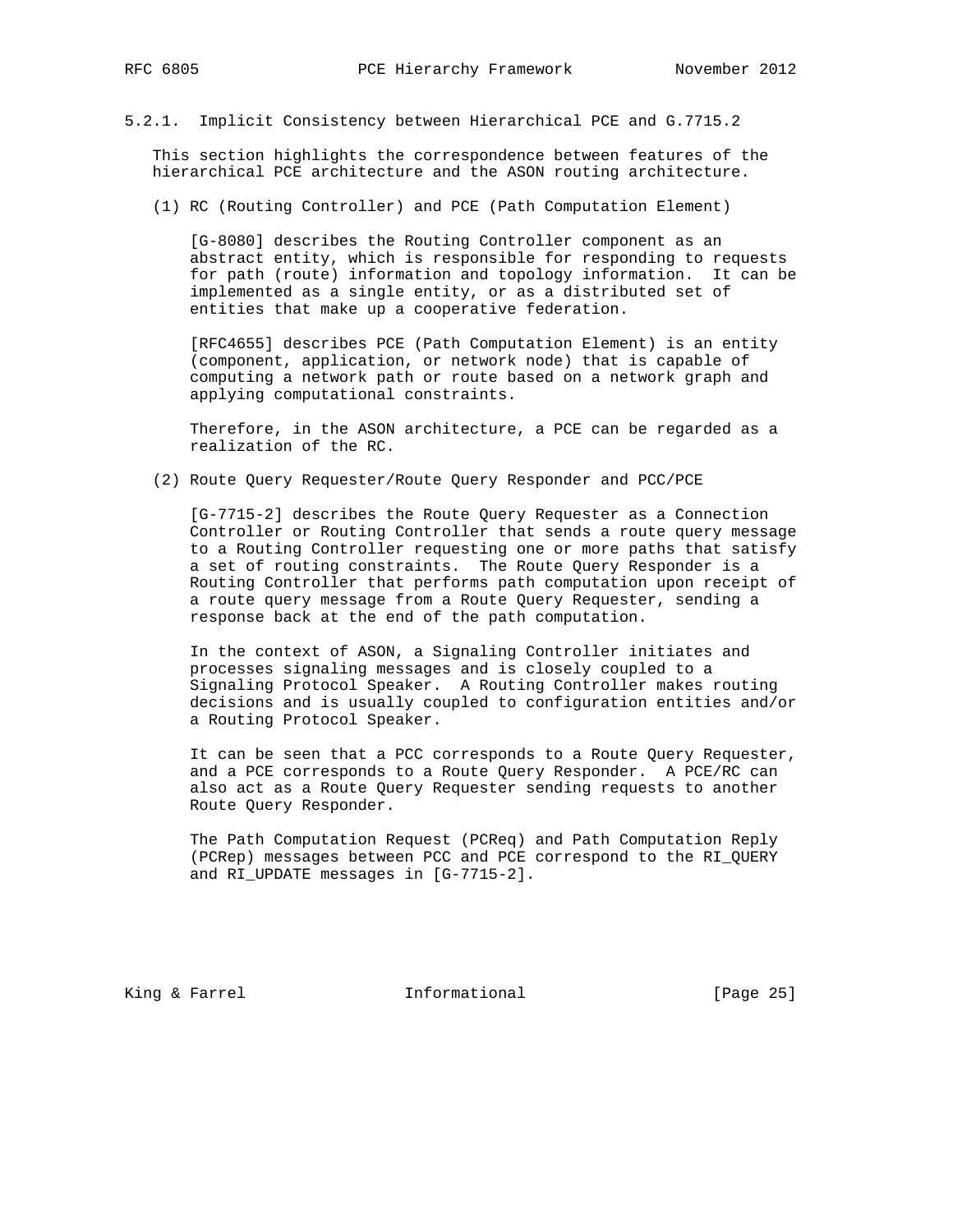## (3) Routing Area Hierarchy and Hierarchical Domain

 The ASON routing hierarchy model is shown in Figure 6 of [G-7715] through an example that illustrates routing area levels. If the hierarchical remote path computation mechanism of [G-7715-2] is applied in this scenario, each routing area should have at least one RC to perform the route query function, and the child RCs within the area should have a parent RC.

 According to [G-8080], the parent RC has visibility of the structure of the lower level, so it knows the interconnectivity of the RAs in the lower level. Each child RC can compute edge to-edge paths across its own child RA.

 Thus, an RA corresponds to a domain in the PCE architecture, and the hierarchical relationship between RAs corresponds to the hierarchical relationship between domains in the hierarchical PCE architecture. Furthermore, a parent PCE in a parent domain can be regarded as parent RC in a higher routing level, and a child PCE in a child domain can be regarded as child RC in a lower routing level.

## 5.2.2. Benefits of Hierarchical PCEs in ASON

 RCs in an ASON environment can use the hierarchical PCE model to fully match the ASON hierarchical routing model, so the hierarchical PCE mechanisms can be applied to fully satisfy the architecture and requirements of [G-7715-2] without any changes. If the hierarchical PCE mechanism is applied in ASON, it can be used to determine end-to end optimized paths across subnetworks and RAs before initiating signaling to create the connection. It can also improve the efficiency of connection setup to avoid crankback.

6. A Note on BGP-TE

 The concept of exchange of TE information between Autonomous Systems (ASes) is discussed in [BGP-TE]. The information exchanged in this way could be the full TE information from the AS, an aggregation of that information, or a representation of the potential connectivity across the AS. Furthermore, that information could be updated frequently (for example, for every new LSP that is set up across the AS) or only at threshold-crossing events.

 There are a number of discussion points associated with the use of [BGP-TE] concerning the volume of information, the rate of churn of information, the confidentiality of information, the accuracy of aggregated or potential-connectivity information, and the processing required to generate aggregated information. The PCE architecture

King & Farrel **Informational** [Page 26]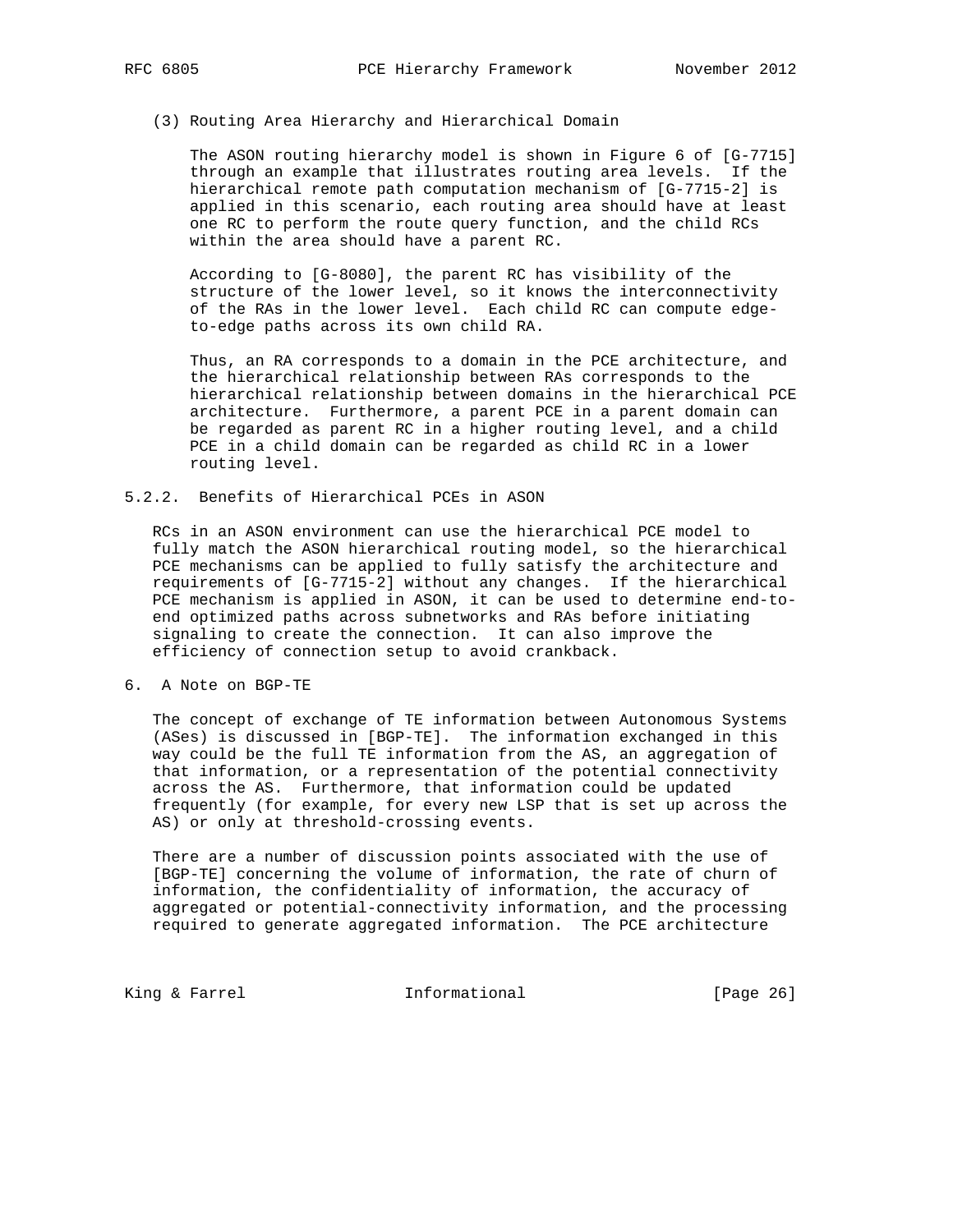and the architecture enabled by [BGP-TE] make different assumptions about the operational objectives of the networks, and this document does not attempt to make one of the approaches "right" and the other "wrong". Instead, this work assumes that a decision has been made to utilize the PCE architecture.

# 6.1. Use of BGP for TED Synchronization

 Indeed, [BGP-TE] may have some uses within the PCE model. For example, [BGP-TE] could be used as a "northbound" TE advertisement such that a PCE does not need to listen to an IGP in its domain, but has its TED populated by messages received (for example) from a Route Reflector. Furthermore, the inter-domain connectivity and capabilities that are required information for a parent PCE could be obtained as a filtered subset of the information available in [BGP-TE]. This scenario is discussed further in [PCE-AREA-AS].

7. Management Considerations

 General PCE management considerations are discussed in [RFC4655]. In the case of the hierarchical PCE architecture, there are additional management considerations.

 The administrative entity responsible for the management of the parent PCEs must be determined. In the case of multi-domains (e.g., IGP areas or multiple ASes) within a single service provider network, the management responsibility for the parent PCE would most likely be handled by the service provider. In the case of multiple ASes within different service provider networks, it may be necessary for a third party to manage the parent PCEs according to commercial and policy agreements from each of the participating service providers.

- 7.1. Control of Function and Policy
- 7.1.1. Child PCE

 Support of the hierarchical procedure will be controlled by the management organization responsible for each child PCE. A child PCE must be configured with the address of its parent PCE in order for it to interact with its parent PCE. The child PCE must also be authorized to peer with the parent PCE.

## 7.1.2. Parent PCE

 The parent PCE must only accept path computation requests from authorized child PCEs. If a parent PCE receives requests from an unauthorized child PCE, the request should be dropped.

King & Farrel **Informational** [Page 27]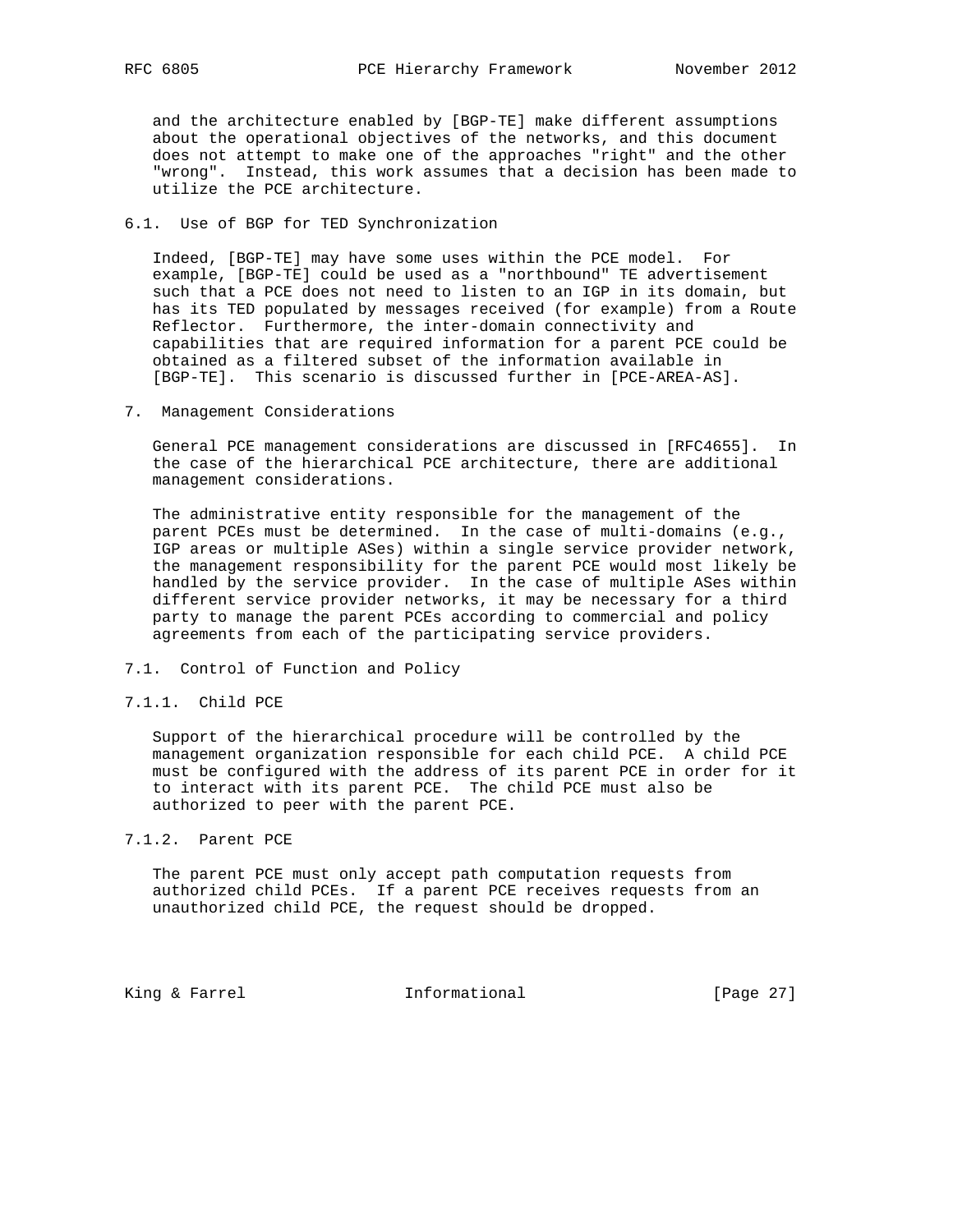This means that a parent PCE must be configured with the identities and security credentials of all of its child PCEs, or there must be some form of shared secret that allows an unknown child PCE to be authorized by the parent PCE.

## 7.1.3. Policy Control

 It may be necessary to maintain a policy module on the parent PCE [RFC5394]. This would allow the parent PCE to apply commercially relevant constraints such as SLAs, security, peering preferences, and monetary costs.

 It may also be necessary for the parent PCE to limit end-to-end path selection by including or excluding specific domains based on commercial relationships, security implications, and reliability.

7.2. Information and Data Models

 A PCEP MIB module is defined in [PCEP-MIB] that describes managed objects for modeling of PCEP communication. An additional PCEP MIB will be required to report parent PCE and child PCE information, including:

- o parent PCE configuration and status,
- o child PCE configuration and information,
- o notifications to indicate session changes between parent PCEs and child PCEs, and
- o notification of parent PCE TED updates and changes.
- 7.3. Liveness Detection and Monitoring

 The hierarchical procedure requires interaction with multiple PCEs. Once a child PCE requests an end-to-end path, a sequence of events occurs that requires interaction between the parent PCE and each child PCE. If a child PCE is not operational, and an alternate transit domain is not available, then a failure must be reported.

7.4. Verifying Correct Operation

 Verifying the correct operation of a parent PCE can be performed by monitoring a set of parameters. The parent PCE implementation should provide the following parameters monitored by the parent PCE:

King & Farrel **Informational** [Page 28]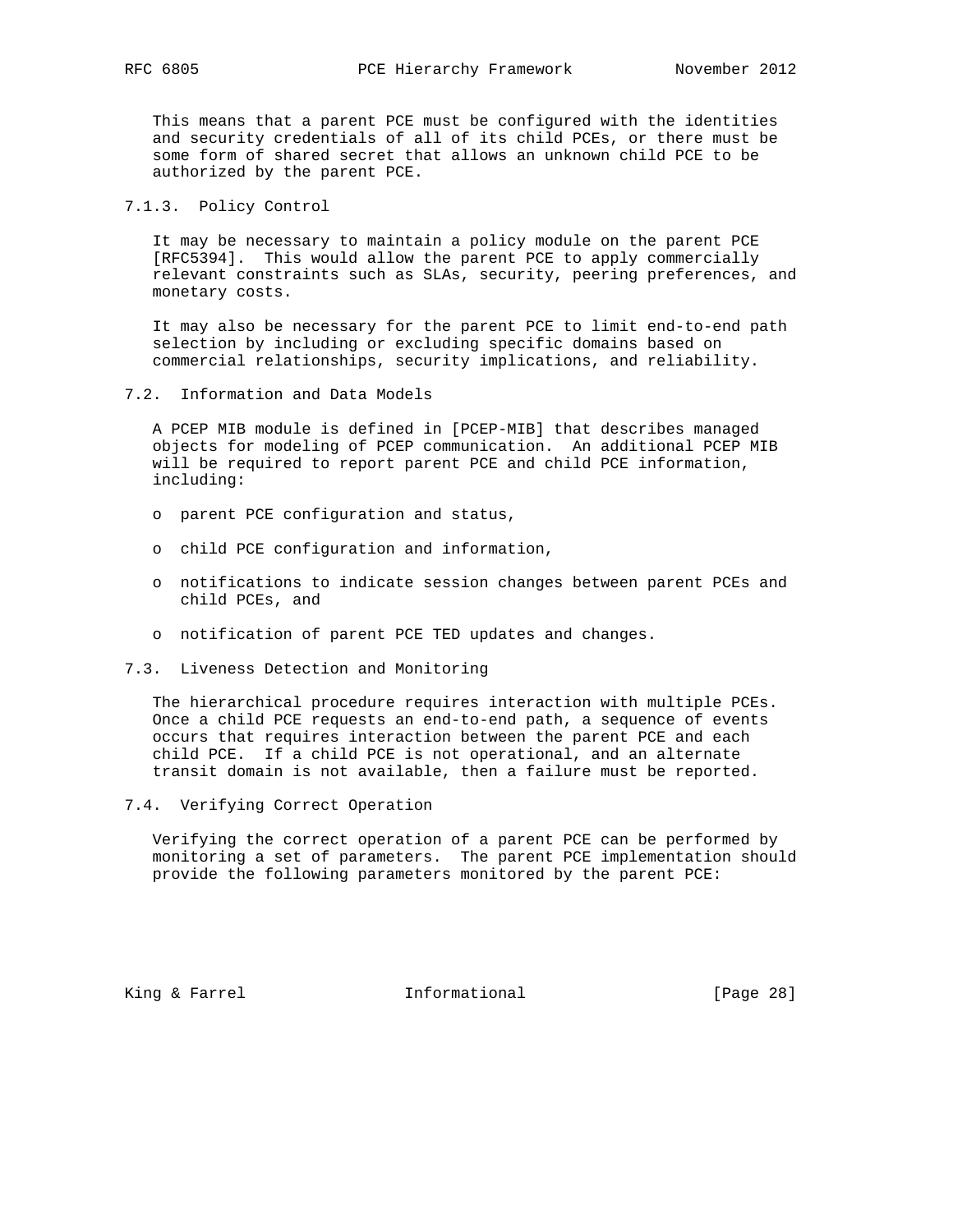- o number of child PCE requests,
- o number of successful hierarchical PCE procedures completions on a per-PCE-peer basis,
- o number of hierarchical PCE procedure completion failures on a per- PCE-peer basis, and
- o number of hierarchical PCE procedure requests from unauthorized child PCEs.
- 7.5. Impact on Network Operation

 The hierarchical PCE procedure is a multiple-PCE path computation scheme. Subsequent requests to and from the child and parent PCEs do not differ from other path computation requests and should not have any significant impact on network operations.

8. Security Considerations

 The hierarchical PCE procedure relies on PCEP and inherits the security requirements defined in [RFC5440]. As noted in Section 7, there is a security relationship between child and parent PCEs. This relationship, like any PCEP relationship, assumes pre-configuration of identities, authority, and keys, or can operate through any key distribution mechanism outside the scope of PCEP. As PCEP operates over TCP, it may make use of any TCP security mechanism.

 The hierarchical PCE architecture makes use of PCE policy [RFC5394] and the security aspects of the PCE Communication Protocol documented in [RFC5440]. It is expected that the parent PCE will require all child PCEs to use full security when communicating with the parent and that security will be maintained by not supporting the discovery by a parent of child PCEs.

 PCE operation also relies on information used to build the TED. Attacks on a PCE system may be achieved by falsifying or impeding this flow of information. The child PCE TEDs are constructed as described in [RFC4655] and are unchanged in this document: if the PCE listens to the IGP for this information, then normal IGP security measures may be applied, and it should be noted that an IGP routing system is generally assumed to be a trusted domain such that router subversion is not a risk. The parent PCE TED is constructed as described in this document and may involve:

King & Farrel **Informational** [Page 29]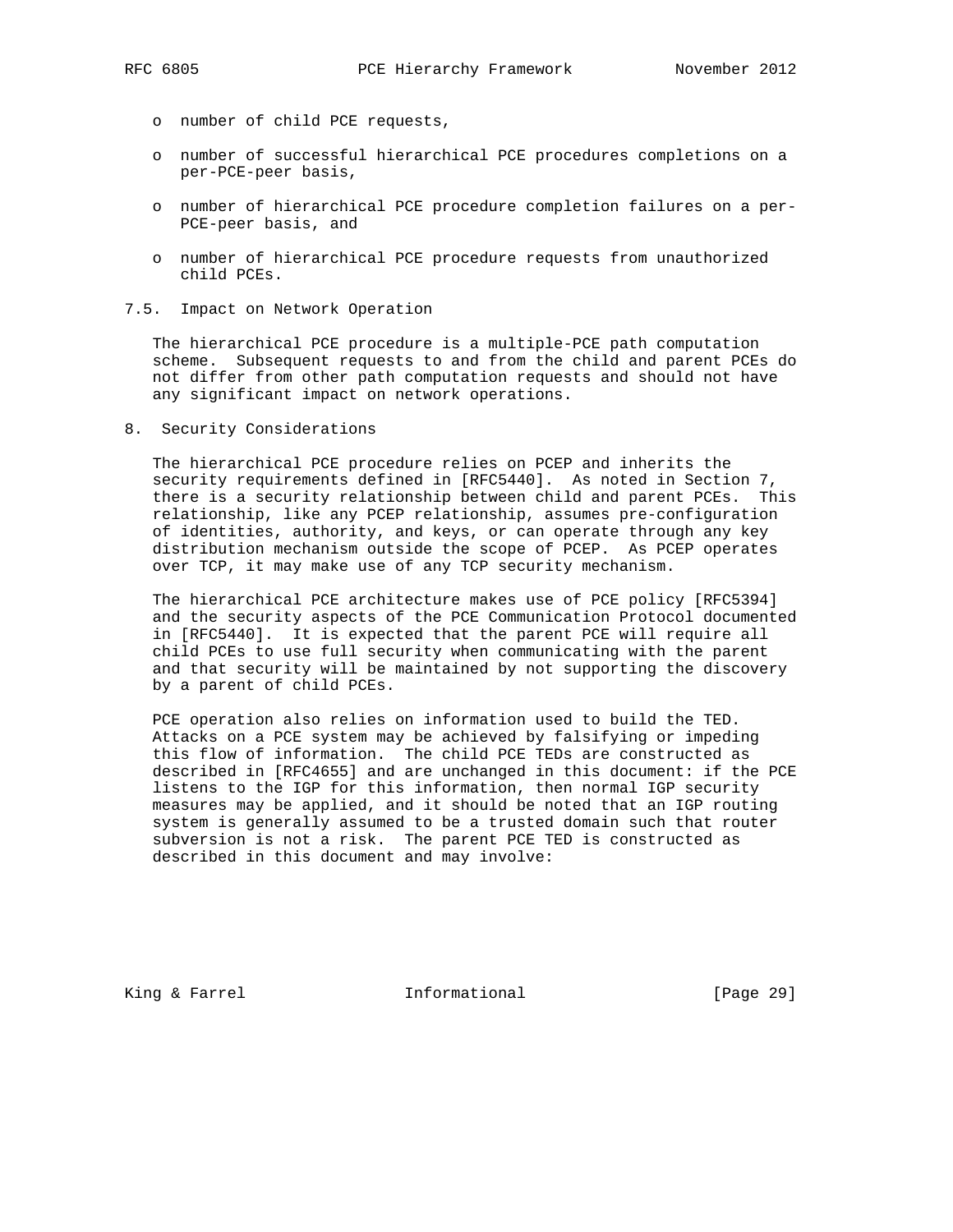- multiple parent-child relationships using PCEP (as already described)
- the parent PCE listening to child domain IGPs (with the same security features as a child PCE listening to its IGP)
- an external mechanism (such as [BGP-TE]), which will need to be authorized and secured.

 Any multi-domain operation necessarily involves the exchange of information across domain boundaries. This is bound to represent a significant security and confidentiality risk especially when the child domains are controlled by different commercial concerns. PCEP allows individual PCEs to maintain confidentiality of their domain path information using path-keys [RFC5520], and the hierarchical PCE architecture is specifically designed to enable as much isolation of domain topology and capabilities information as is possible.

 For further considerations of the security issues related to inter-AS path computation, see [RFC5376].

9. Acknowledgements

 The authors would like to thank David Amzallag, Oscar Gonzalez de Dios, Franz Rambach, Ramon Casellas, Olivier Dugeon, Filippo Cugini, Dhruv Dhody, and Julien Meuric for their comments and suggestions.

- 10. References
- 10.1. Normative References
	- [RFC4655] Farrel, A., Vasseur, J.-P., and J. Ash, "A Path Computation Element (PCE)-Based Architecture", RFC 4655, August 2006.
	- [RFC5152] Vasseur, JP., Ed., Ayyangar, A., Ed., and R. Zhang, "A Per-Domain Path Computation Method for Establishing Inter-Domain Traffic Engineering (TE) Label Switched Paths (LSPs)", RFC 5152, February 2008.
	- [RFC5394] Bryskin, I., Papadimitriou, D., Berger, L., and J. Ash, "Policy-Enabled Path Computation Framework", RFC 5394, December 2008.
	- [RFC5440] Vasseur, JP., Ed., and JL. Le Roux, Ed., "Path Computation Element (PCE) Communication Protocol (PCEP)", RFC 5440, March 2009.

King & Farrel **Informational** [Page 30]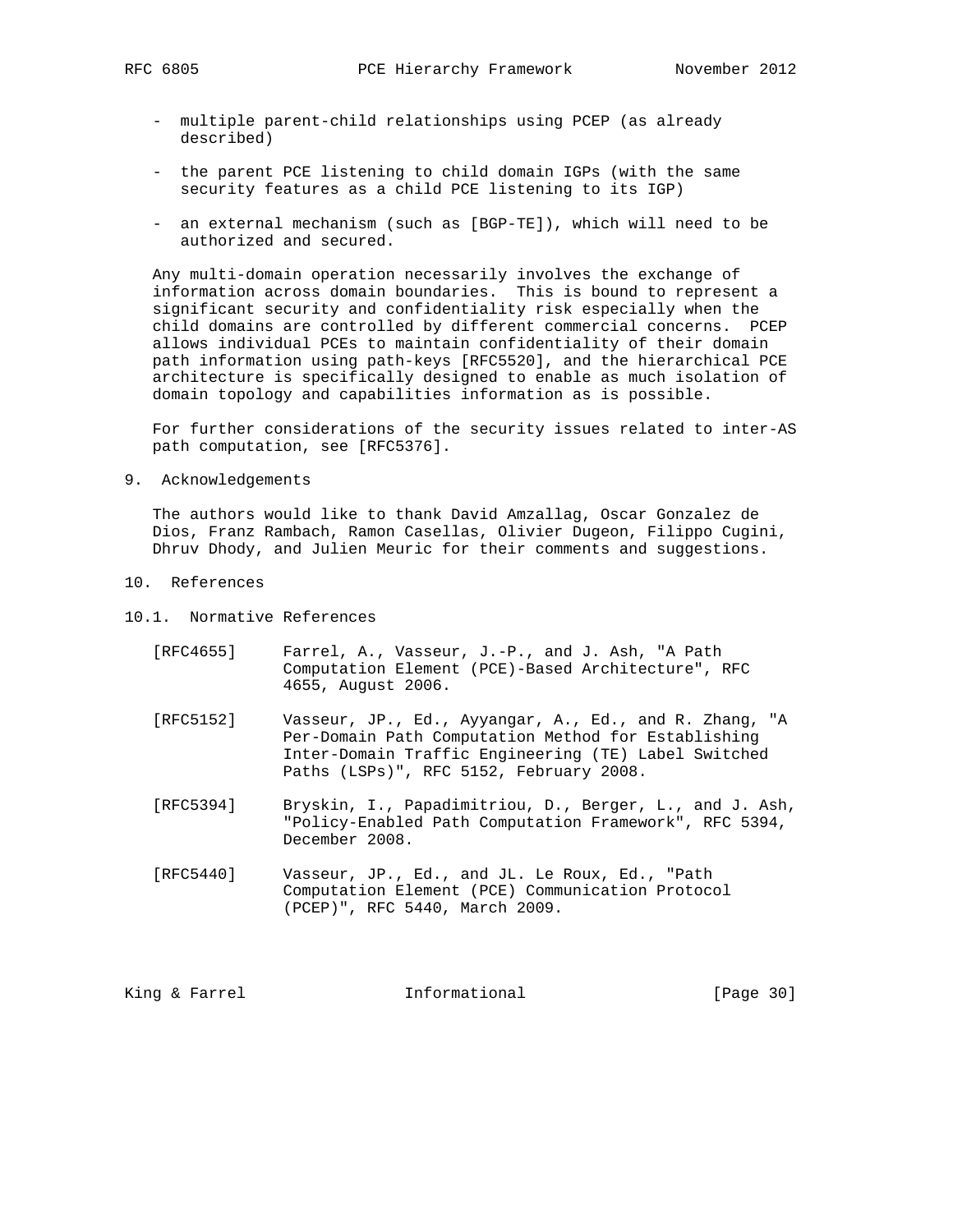- [RFC5441] Vasseur, JP., Ed., Zhang, R., Bitar, N., and JL. Le Roux, "A Backward-Recursive PCE-Based Computation (BRPC) Procedure to Compute Shortest Constrained Inter- Domain Traffic Engineering Label Switched Paths", RFC 5441, April 2009.
- [RFC5520] Bradford, R., Ed., Vasseur, JP., and A. Farrel, "Preserving Topology Confidentiality in Inter-Domain Path Computation Using a Path-Key-Based Mechanism", RFC 5520, April 2009.
- 10.2. Informative References
	- [RFC4105] Le Roux, J.-L., Ed., Vasseur, J.-P., Ed., and J. Boyle, Ed., "Requirements for Inter-Area MPLS Traffic Engineering", RFC 4105, June 2005.
	- [RFC4216] Zhang, R., Ed., and J.-P. Vasseur, Ed., "MPLS Inter- Autonomous System (AS) Traffic Engineering (TE) Requirements", RFC 4216, November 2005.
	- [RFC4726] Farrel, A., Vasseur, J.-P., and A. Ayyangar, "A Framework for Inter-Domain Multiprotocol Label Switching Traffic Engineering", RFC 4726, November 2006.
	- [RFC5316] Chen, M., Zhang, R., and X. Duan, "ISIS Extensions in Support of Inter-Autonomous System (AS) MPLS and GMPLS Traffic Engineering", RFC 5316, December 2008.
	- [RFC5376] Bitar, N., Zhang, R., and K. Kumaki, "Inter-AS Requirements for the Path Computation Element Communication Protocol (PCECP)", RFC 5376, November 2008.
	- [RFC5392] Chen, M., Zhang, R., and X. Duan, "OSPF Extensions in Support of Inter-Autonomous System (AS) MPLS and GMPLS Traffic Engineering", RFC 5392, January 2009.
	- [RFC5541] Le Roux, JL., Vasseur, JP., and Y. Lee, "Encoding of Objective Functions in the Path Computation Element Communication Protocol (PCEP)", RFC 5541, June 2009.
	- [G-8080] ITU-T Recommendation G.8080/Y.1304, Architecture for the automatically switched optical network (ASON).

King & Farrel **Informational** [Page 31]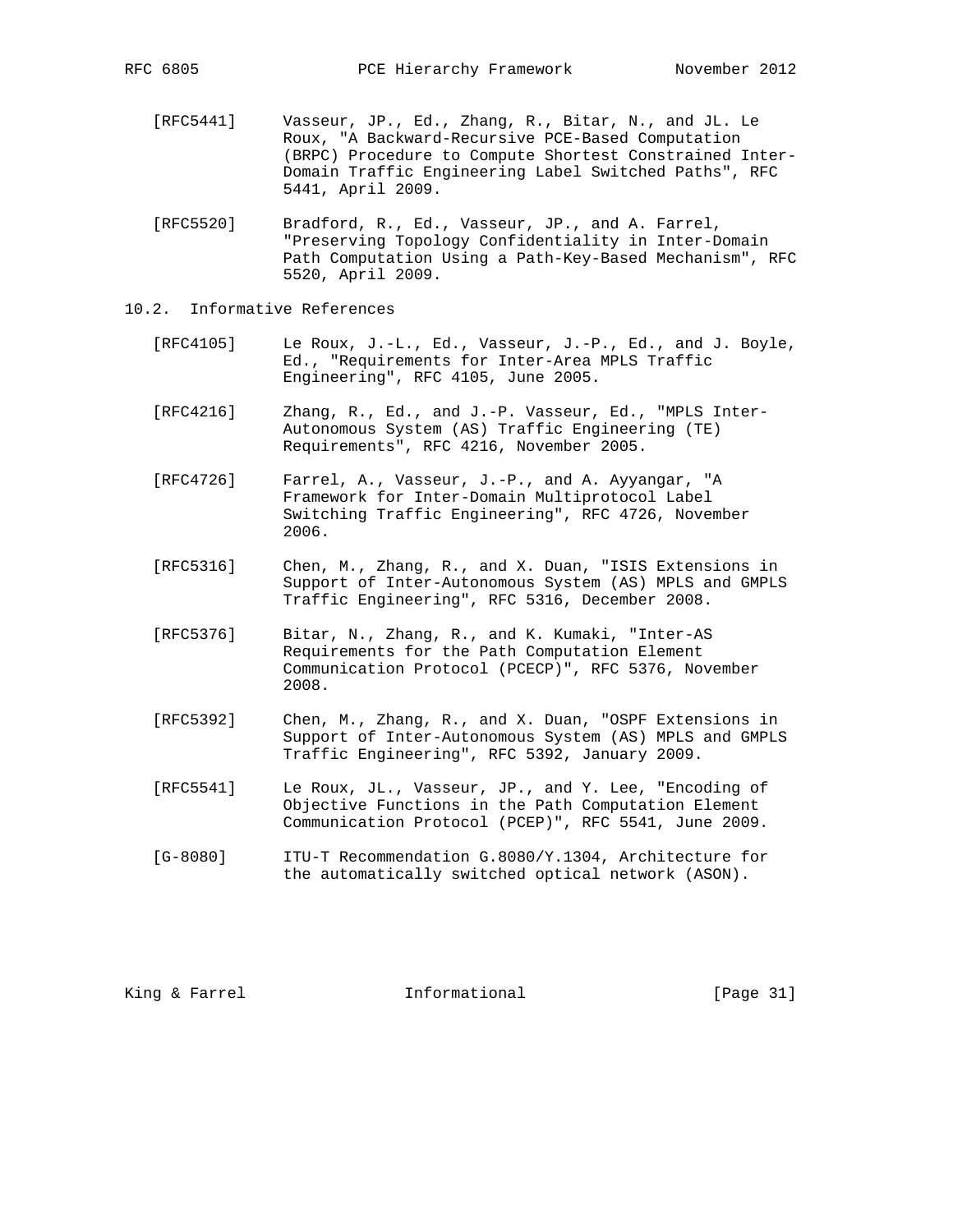- [G-7715] ITU-T Recommendation G.7715 (2002), Architecture and Requirements for the Automatically Switched Optical Network (ASON).
- [G-7715-2] ITU-T Recommendation G.7715.2 (2007), ASON routing architecture and requirements for remote route query.
- [BGP-TE] Gredler, H., Medved, J., Previdi, S., Farrel, A., and S. Ray, "North-Bound Distribution of Link-State and TE Information using BGP", Work in Progress, October 2012.
- [PCE-AREA-AS] King, D., Meuric, J., Dugeon, O., Zhao, Q., Gonzalez de Dios, O., and F. Chico, "Applicability of the Path Computation Element to Inter-Area and Inter-AS MPLS and GMPLS Traffic Engineering", Work in Progress, January 2012.
- [PCEP-MIB] Koushik, A., Emile, S., Zhao, Q., King, D., and J. Hardwick, "PCE communication protocol (PCEP) Management Information Base", Work in Progress, July 2012.

# 11. Contributors

 Quintin Zhao Huawei Technology 125 Nagog Technology Park Acton, MA 01719 US

EMail: qzhao@huawei.com

 Fatai Zhang Huawei Technologies F3-5-B R&D Center, Huawei Base Bantian, Longgang District Shenzhen 518129 P.R. China

EMail: zhangfatai@huawei.com

King & Farrel **Informational** [Page 32]